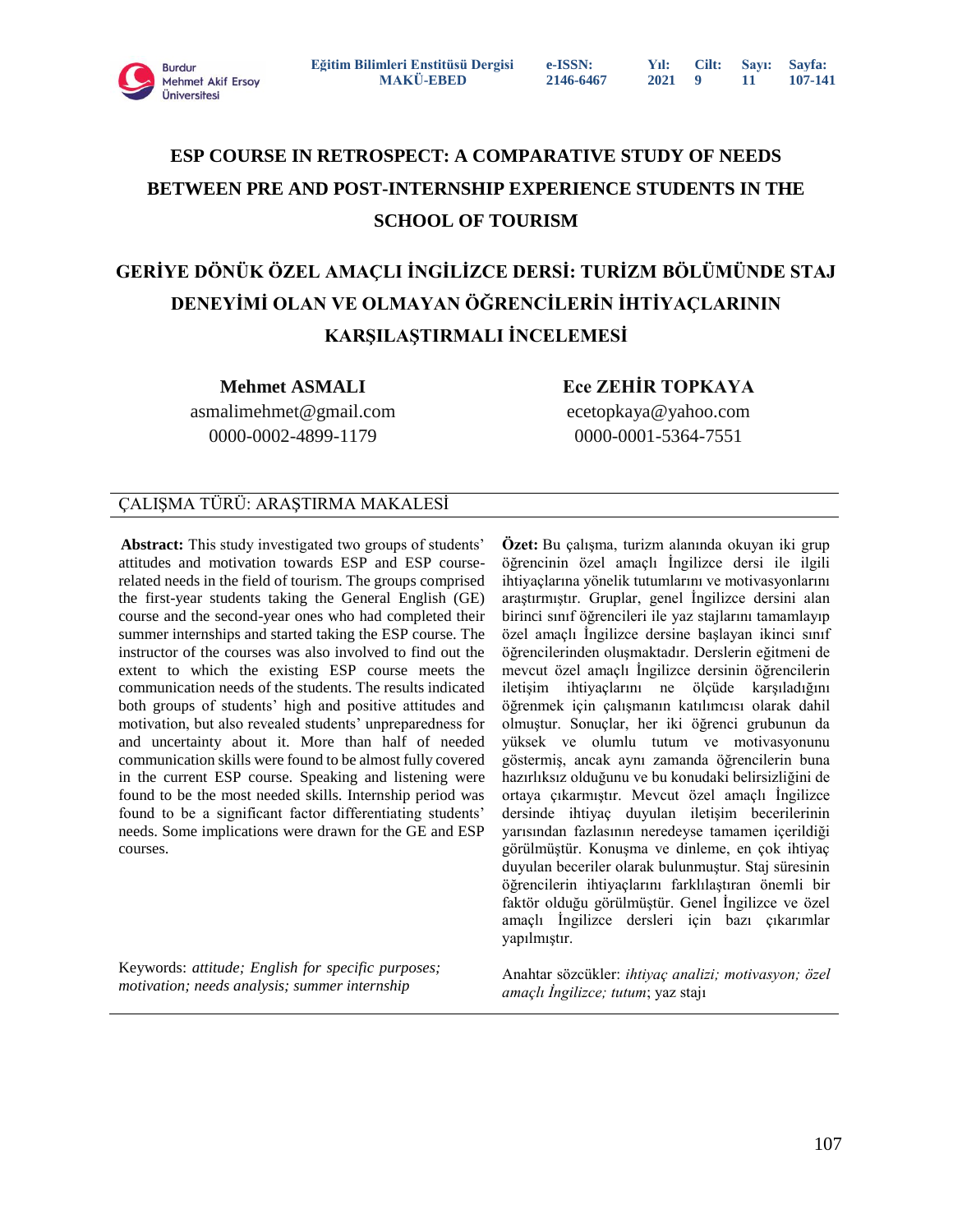# **Introduction**

Global tourism industry is developing rapidly providing host countries with foreign currencies, creating new job opportunities and helping increase government revenues, such as hotels and other types of taxes (Aldohon, 2014). Turkey, as one of the well-known tourist destinations, has increased its active foreign touristic income significantly since the 1980s, reaching over 34 billion USD with 45 million tourists in 2019 (Association of Turkish Travel Agencies [TURSAB], 2019). In this context, where tourism has become a valuable source contributing to the Turkish economy, it has inevitably created new possibilities of employment (Cimat & Bahar, 2003) requiring the use of English as a Lingua Franca for employees to communicate with international tourists. This development, on the other hand, has shifted the attention to teaching English for Specific Purposes (ESP) in tourism faculties and vocational schools, where qualified employees for the tourism sector are trained.

In its simplest form, ESP can be described as "an approach to language teaching in which all decisions as to content and methods are based on the learner's reason for learning" (Hutchinson & Waters, 1987, p. 19) ranging from their specific job related needs and wants as well as individual preferences for instructional strategies to be employed to classroom activities to be used and materials to be selected. Thus, it requires careful research on these various factors that leads up to designing "pedagogical materials and activities for an identifiable group of … learners within a specific learning context" (Johns & Dudley-Evans, 1991, p. 298).

Despite its importance in training employees who can pursue employment opportunities in the highly competitive tourism sector and being a subject of curricula in vocational and technical education at university level in Turkey, teaching ESP has somewhat been regarded as a question of choosing the right materials and methodologies for a particular group of students in a top-down manner without being engaged in rigorous research (Dinçay, 2011; Gündüz, 2016). While this approach to course design can be an option in GE courses, where the goal is attaining "proficiency in language use across a wide range of daily situations" or "communicative ability in the four language skills" (Richards, 2013, p. 9), for those students who need specific skills and language in their professional career, a different path to course design should be followed, which primarily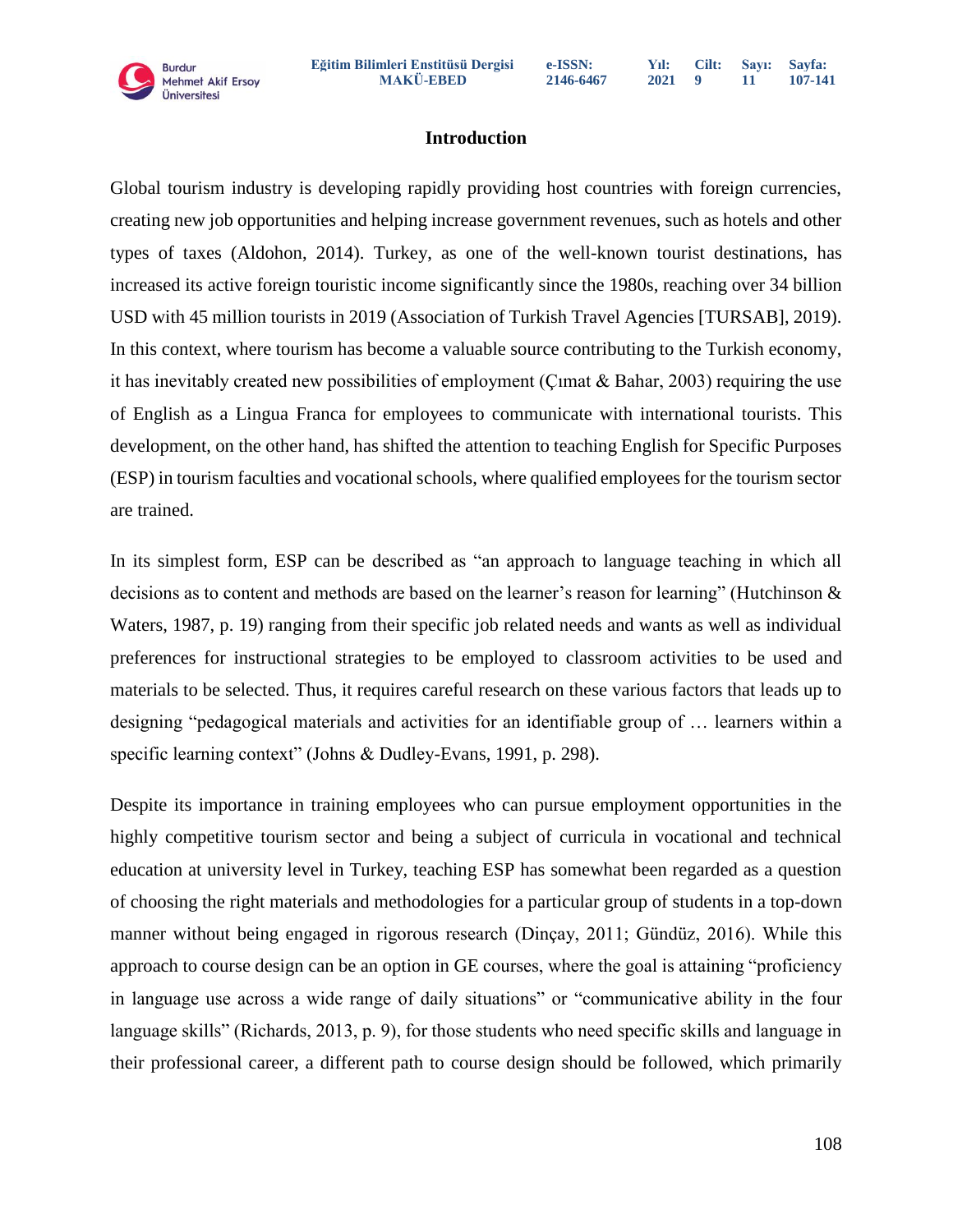

requires to undertake needs analysis (NA) investigating the necessities, lacks, and wants of these students (Lee, 2016).

A literature review on the subject reveals that some research has been conducted on the needs of tourism students in the world, while fewer studies have been done in Turkey (Boran, 1994; Coşkun, 2009; Uysal et al., 2018; Uysal & Seçilmiş, 2019), indicating that it is an under-researched field in tourism education and English language teaching. Available literature in the world shows that while some studies focused on the immediate needs of students in relation to ESP courses given at different schools (e.g. Kostic & Grzinic, 2011; Moattarian & Tahririan, 2014; Oktarin et al., 2019; Trang, 2015), some others explored the needs of tourism employees (e.g. Prachanant, 2012; Yotimart & Wongchai, 2014). In Turkey, on the other hand, there are four studies exclusively focusing on the needs of tourism students at university level. While Coşkun (2009) investigated the topic for the purpose of designing an ESP course, in an earlier study Boran (1994) conducted a master's thesis study on the communication needs of tourism students. Additionally, more recent studies compared the perspectives of different stakeholders concerning English communication needs of tourism faculty undergraduates (Uysal & Seçilmiş, 2019) and tried to find out the needs of higher education tourism students' needs for English (Uysal et al., 2018).

When these NA studies in the world and in Turkey are closely analyzed, it can be seen that except the study conducted by Boran (1994) in Turkey which specifically investigated the tourism students' communication needs that had completed their summer internships, to the knowledge of the authors, there is not a single study focusing on the likely impact of the internship period on the perceived language needs of these students. Without a doubt, the findings of such an investigation can be significant in revising the existing language curricula in schools, making instructional decisions and thus helping tourism students develop necessary English language competencies that the sector requires.

Thus, bearing this gap in mind, this study aims at investigating and comparing the perceived ESPrelated language learning needs of the pre-internship experience (PRIE) and post-internship experience (POIE) Tourism students alongside their motivation and attitudes towards ESP and the ESP course at a 2-year vocational school of a state university in Turkey. In addition to this primary purpose, this study explores to what extent these needs are met by the current ESP course. The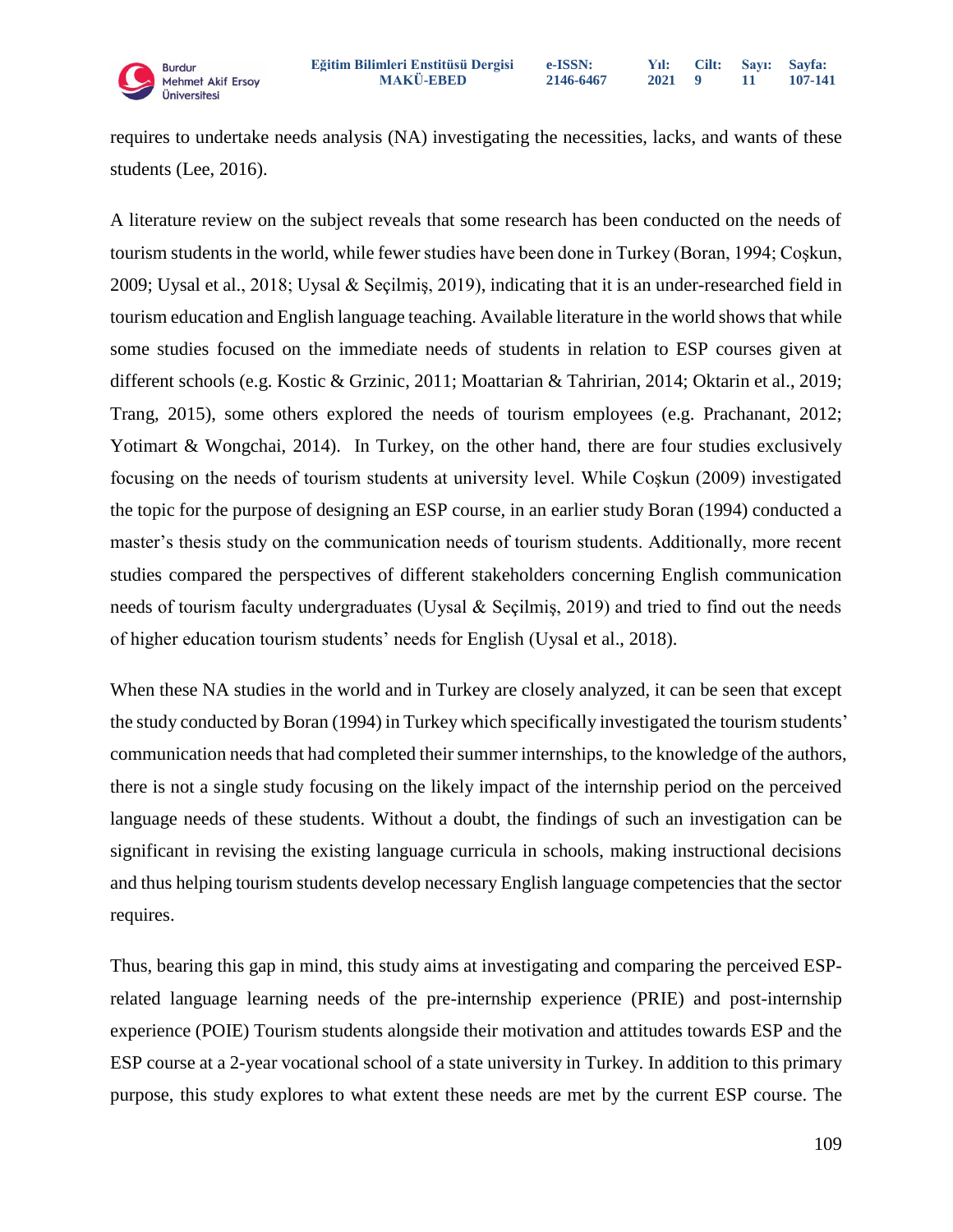study seeks to make potential improvements in the language courses the students receive as well. Thus, the following research questions inform this study:

- (1) Do the PRIE and POIE students' attitudes and motivation towards the ESP course differ?
- (2) Do the PRIE and POIE students' perceived language needs differ?
- (3) Does the existing ESP course meet the perceived target communication needs of the learners?
- (4) How can the GE course be arranged so that the students will be more prepared to take the ESP course?

#### **ESP in Tourism and Needs Analysis**

Literature on the language needs of employees in the field of tourism defines a set of special language abilities required to effectively communicate, negotiate, and execute transactions with people (Prachanant, 2012). Because of the frequency of use of the oral medium, it is usually assumed that listening and speaking skills are the most crucial ones in tourism industry. However, writing skills, understanding cultural differences, the ability to work with the documents and mails, and being confident in communication are all essential skills in this specific field as well (Leong & Li, 2012) and need to be integrated into the language teaching courses at tourism faculties and schools since students have the possibility of working in several departments in a tourism establishment. Therefore, they need to have all language skills when they are to work in an international context. In accordance with these needs, Morrow (2013) suggests that tourism-related vocabulary, tourism situational role-play practice, extensive reading on related topics, such as ecology, culture, and human behavior, English language fluency training, effective interpersonal, and intercultural communication skill training and integrated skill building are the core elements of an effective ESP course in tourism.

What is more, recent technology dominance with the increased digitalization of the tourism market has modified tourism industries' needs and requirements from the students (Lee & Wicks, 2010). Hospitality software, property management systems, and hotel simulations are commonly used in tourism classes these days to better equip tourism students with the changing needs of the tourism companies (Goh & Sigala, 2020). Generally, these courses are taught both in English and in the

**Sayfa: 107-141**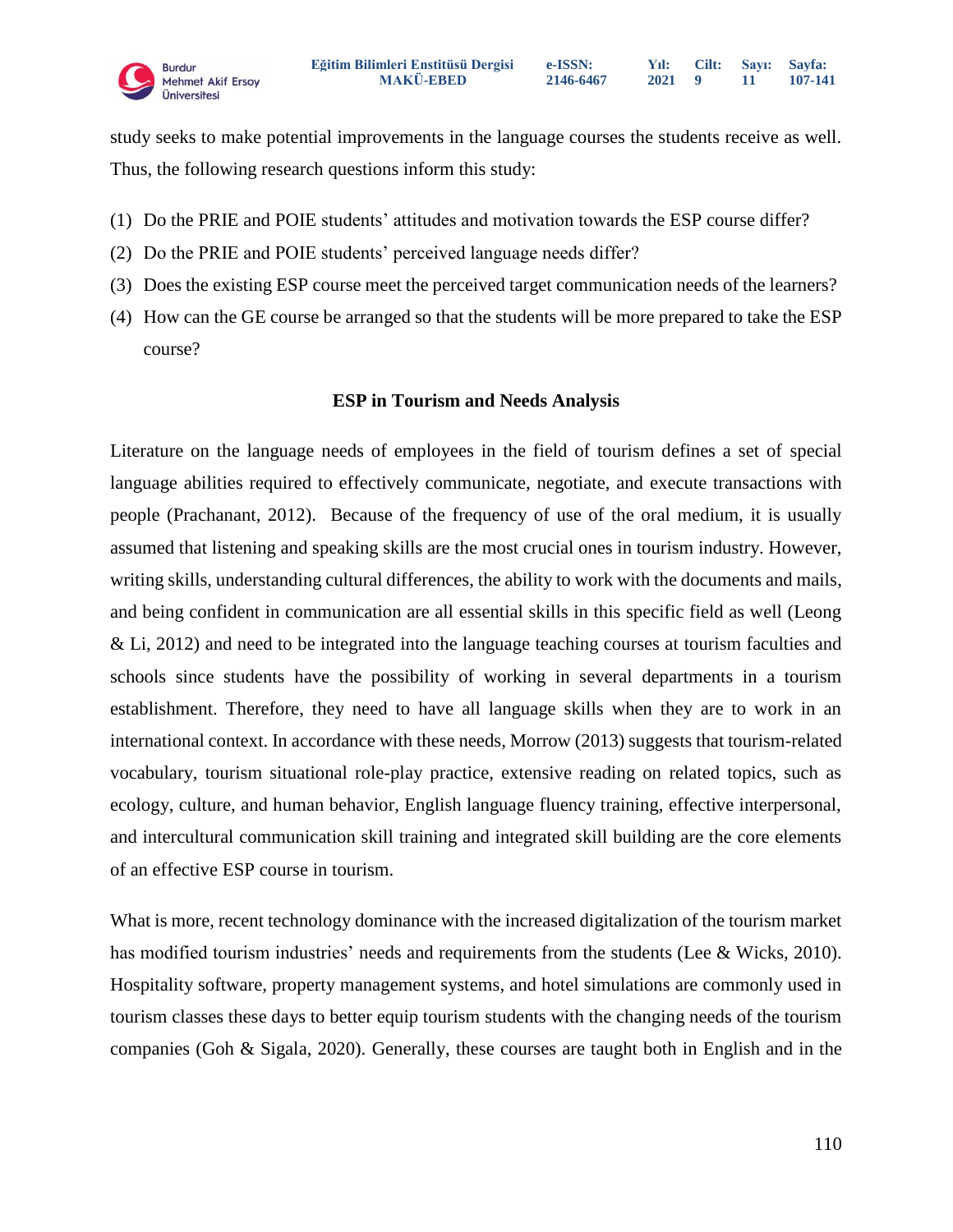mother tongue, as it is the case in Turkey, which requires and allows students to adopt necessary terminology in both languages as it is likely to be in the real sector (Ajanovic, 2014).

Despite this rich background about what needs to be included in a language course in tourism, the complexity of needs and different demands of workplaces call for an ESP approach, which is based on investigating learner needs (Hutchinson & Waters, 1987). Robinson emphasizes the primacy of NA in ESP course design stating that "ESP is goal-oriented, and ESP courses develop from NA which aims to specify as close as possible what exactly it is that students have to do through the medium of English" (1991, p. 3).

A number of NA studies on tourism have been reported in the ESP literature. Some of these studies included several stakeholders including graduate tourism students and employees (Kostic & Grzinic, 2011; Prachanant, 2012; Trang, 2015; Yotimart & Wongchai, 2014), English instructors, subject specific instructors, experts in tourism management (Moattarian & Tahririan, 2014; Oktarin et al., 2019), and hotel receptionists (Masoumpanah & Tahririan, 2013). Kostic and Grzinic (2011) reported some similarities between the needs of the graduate students and employees. While idiomatic phrases and slang, and correct use of tenses were defined as problematic, communicating with business partners and friends from abroad was reported to be the best way to improve speaking skills. The results of several studies (Prachanant, 2012; Moattarian & Tahririan, 2014; Yotimart & Wongchai, 2014) indicated speaking as the most important skill followed by listening. Interestingly, the participants in Trang's study (2015) ordered the language skills they needed in descending order as speaking, listening, writing, and reading; whereas when reporting the problematic skills, they put them in reverse order. Giving information, providing services, offering help were listed as the important language functions while inability to understand foreigners' accent, inappropriate words and expressions, inadequate vocabulary, and lack of grammar knowledge were listed as the major problems faced in Prachanant's study (2012). Hotel receptionists emphasized the significance of writing skill and talking on the phone (Masoumpanah & Tahririan, 2013). Similarly, Oktarin et al. (2019) reported that phone conversations, comprehending tourism-related terms, such as booking fee, mark up, or overbooking, and writing the information provided by tourists were the skills that should be developed.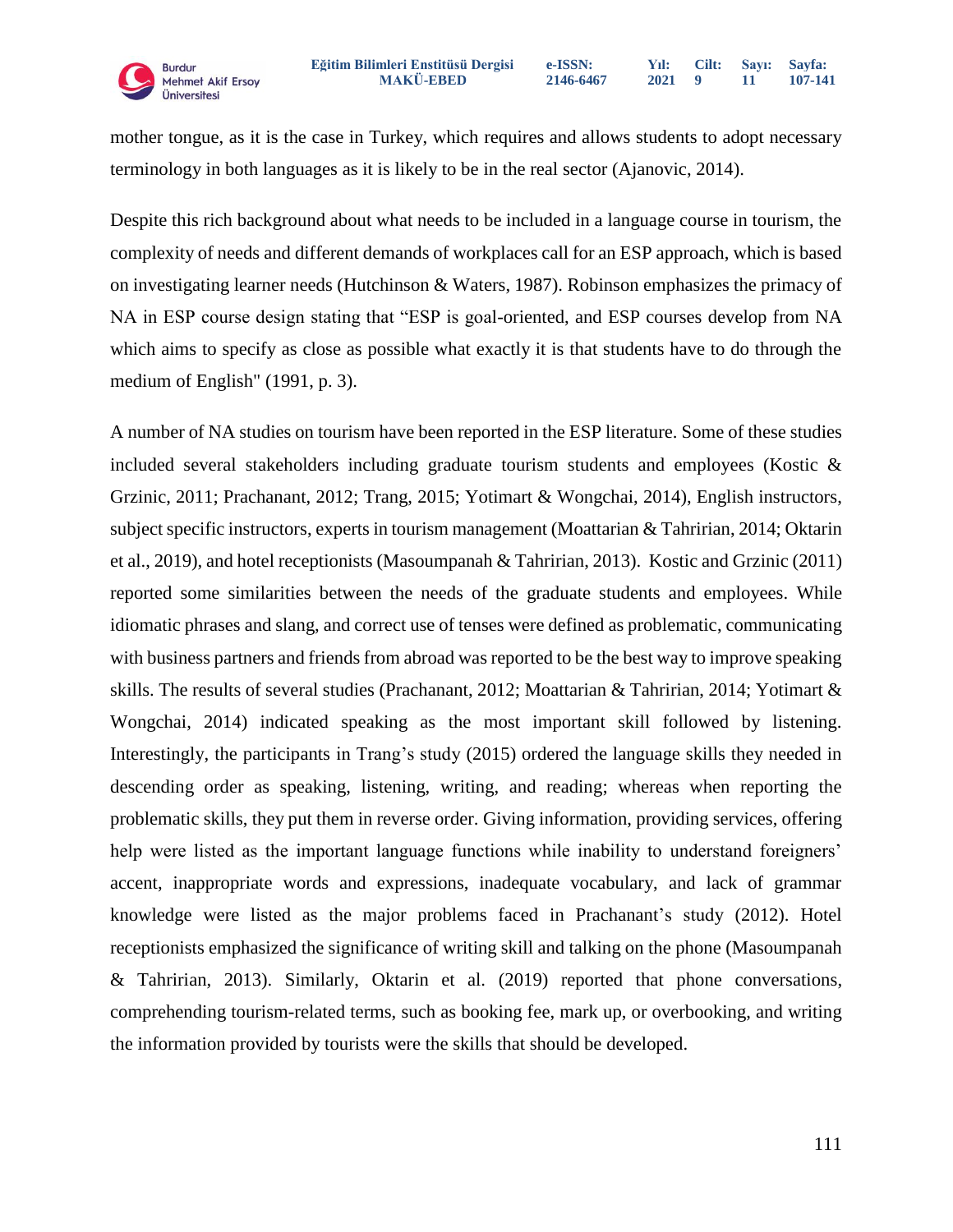

In an earlier study on communication needs of university level tourism students in Turkey, Boran (1994) collected data from students, ESP lecturers, and tourism subject lecturers and found that although these three groups agreed on the importance of listening and speaking skills, the students and ESP lecturers reported that there was not enough practice with regard to these skills in the ESP classes. The study also revealed a discrepancy between the perceptions of the groups in that while translation was considered to be the least important skill by the students and subject teachers, the ESP lecturers regarded it a priority as a job-related skill. Another study conducted in Turkish context by Coşkun (2009), on the other hand, had the aim of developing an ESP course at a state university based on tourism students' needs and proficiency levels. The study showed that listening was the most needed skill for the students and doing pair-work was found useful as an instructional strategy. The study also revealed that the students expected to be employed as waiters or waitresses, and chefs and thus restaurants were the most likely settings where they would use English to communicate with international guests. In a recent study conducted in the context of Turkey, Uysal et al. (2018) researched language learning needs of 393 university students studying in tourismrelated departments. Although no information regarding internship was provided, majority of the students claimed to have experience in tourism before this study. The results indicated that speaking was the most important skill for the learners, which was followed by grammar. The activities preferred by the students were pair-work and group-work. Another recent study conducted in Turkey (Uysal & Seçilmiş, 2019) investigated the views of different stakeholders of tourism, such as lecturers, graduates, undergraduates, and executive representatives. The results indicated differences among these participant groups regarding different language skills. Especially tourism lecturers were found to be different from other stakeholders in many respects. Despite the differences across past research reported above, the findings consistently underscore the importance of effective communication manifesting itself primarily as a perceived need in speaking followed by listening. Obviously contextual differences, the services provided, and employment settings do have an impact on the perceived language needs of the participants, which points to the context-bound nature of needs.

All the studies summarized above shed light on the language learning needs of different stakeholders in the tourism sector. Yet, they do not portray how needs change overtime although they are dynamic in nature and thus subject to change. Therefore, it is important to be engaged in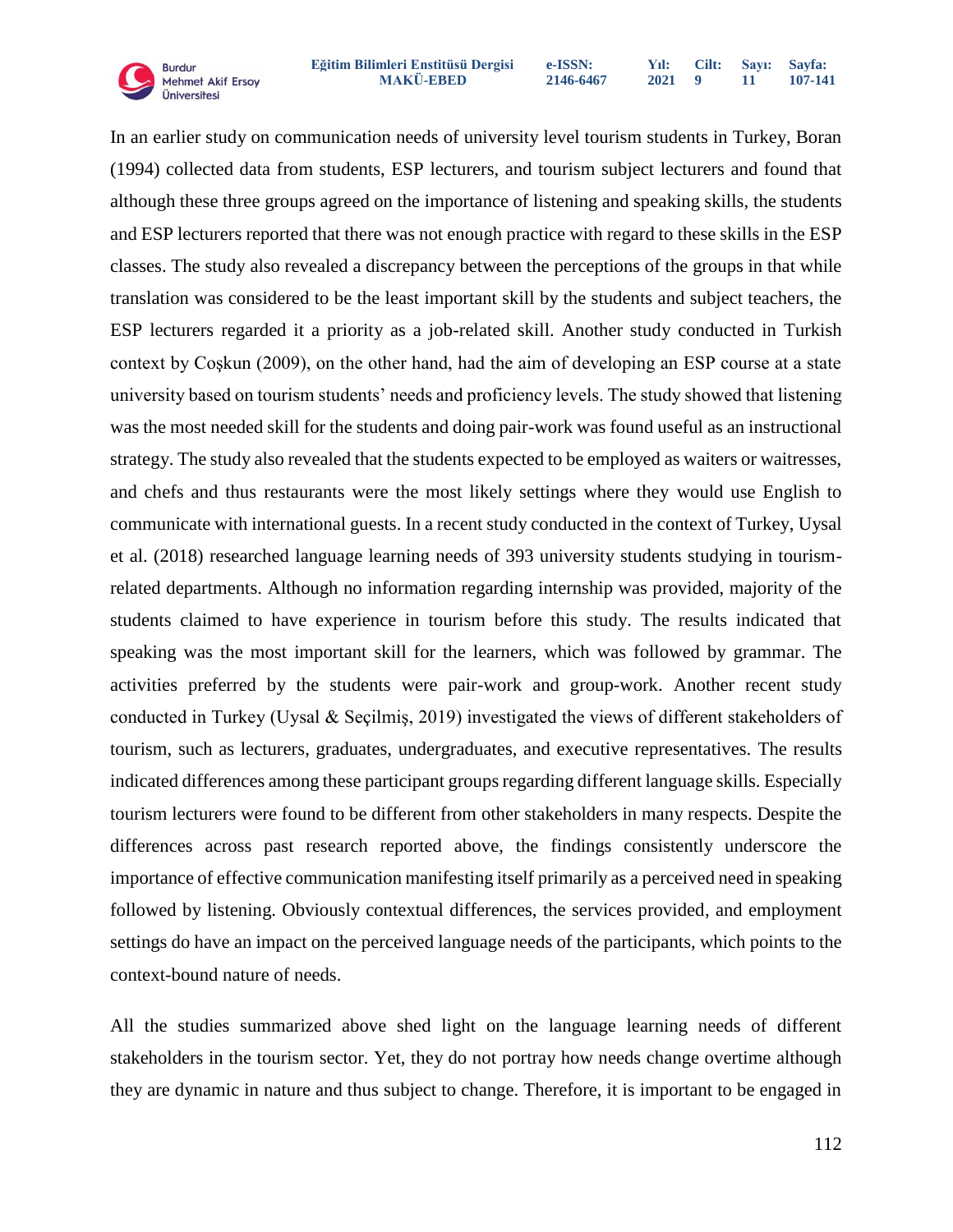on-going NA. Specifically, in formal education ESP courses can be tailored based on NA to better respond to the changing needs of the students. Such changes are likely to occur during internship experiences. Situated in real contexts, these courses allow students to apply the knowledge and skills they gain at schools and provide the means for them to realize their own job-related strengths and weaknesses (Chang & Chu, 2009; Zopiatis & Constanti, 2007). Similarly, students also become aware of their language-related needs and lacks which may have a determining impact on their expectations from ESP courses. Therefore, it is quite expectable that there is a shift in the perceived needs of the students before and after the internship experience. However, a review of the available literature on this topic reveals no published research investigating the possible shifts in the perceptions of PRIE and POIE tourism students regarding their specific English language needs and this gap in research forms the premise that this study is based on.

# **Methodology**

Following the quantitative approach, this study was designed as a descriptive study utilizing survey methodology. The reason for choosing this methodology was to gather data from as many students as possible in the department since an expected impact of this study was to obtain information that could lead to revisions in the current ESP and GE course design. Moreover, in order to determine the extent to which the current ESP course could meet students' perceived needs, the ESP instructor's evaluations were sought through the creation of an evaluation questionnaire based on the elicited needs of the participant students.

#### **Setting**

The present study was conducted in the department of Tourism and Hospitality Services of a 2 year vocational school at a state university in Turkey. Admission to this short-cycle, associate degree program is based on the scores of the students obtained at centralized nationwide university entrance examinations. At the end of the first year of their education students need to complete a 30-day internship in summer at a tourism and hospitality company which can be a tourism agency, a hotel, or a restaurant.

Students admitted to the program have very diverse backgrounds in terms of English language education due to the differences in their high school education. The program at the vocational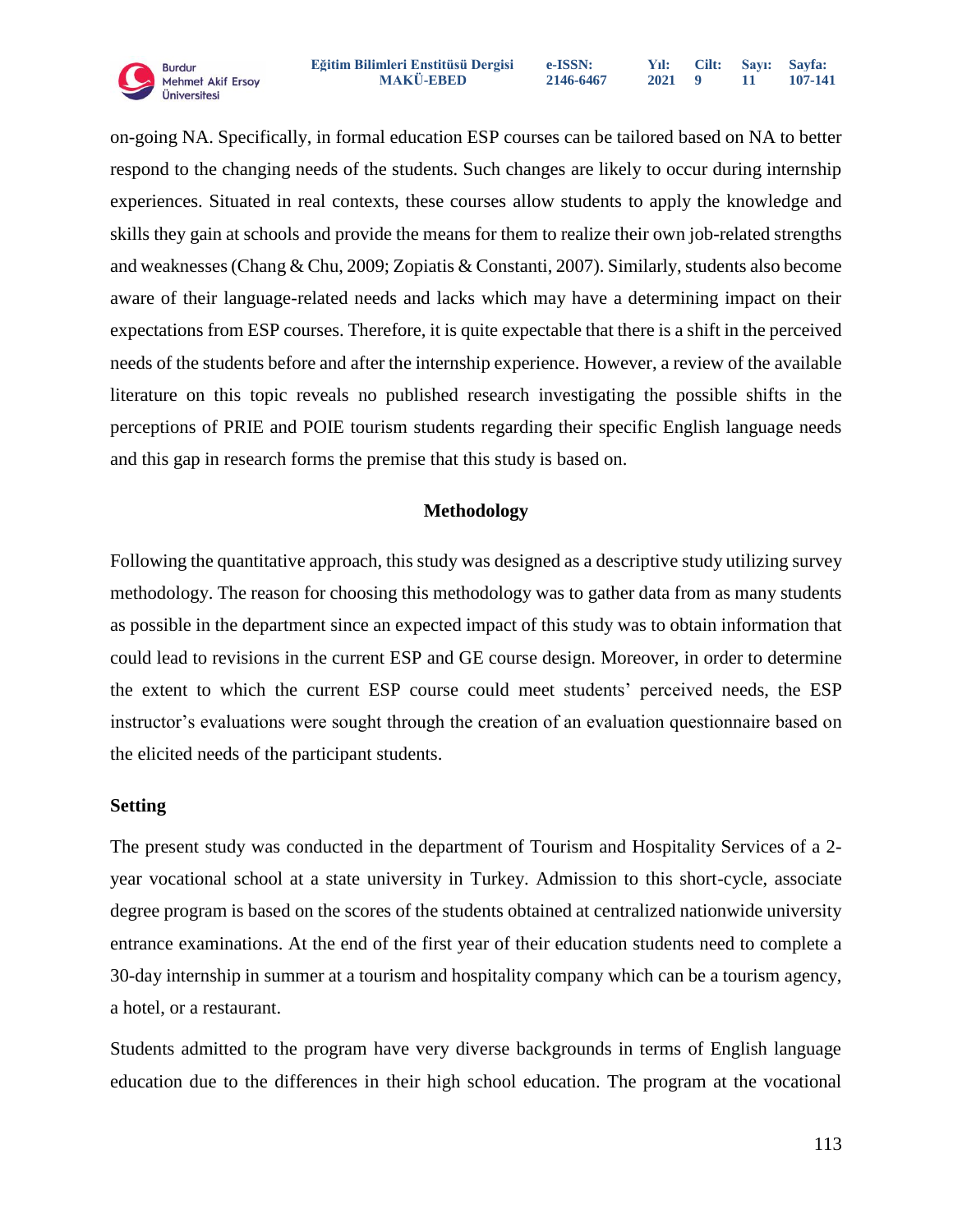**Burdur MAKÜ-EBED**<br>Üniversitesi

school offers a compulsory four-hour GE course for two semesters -28 weeks in total- in the first year followed by a four-hour ESP course for another two semesters in the second. The aim of the GE course is to help learners develop four language skills for general communication purposes at elementary level. Although the same aim is pursued in the second year ESP course developing jobrelated language knowledge and skills and awareness of how to implement them effectively and appropriately in their future workplaces are also among its immediate goals.

An ESP coursebook which is written specifically for tourism students at lower proficiency levels by the lecturers of a Turkish state university is used, which covers those topics, such as welcoming guests, checking-in and out, the hotel and its staff, holiday activities, restaurant and its staff, and dealing with guest problems. The GE and ESP courses implemented in the department are summarized in Table 1 below.

| <b>Courses</b>                  |     | <b>Year/Hours</b>              | Learning<br>outcomes                                | <b>Materials</b>                                         | <b>Assessment</b>        | <b>NA</b>               |
|---------------------------------|-----|--------------------------------|-----------------------------------------------------|----------------------------------------------------------|--------------------------|-------------------------|
| General<br>English              |     | $1st$ year<br>4<br>hours<br>a  | Learners<br>demonstrate<br>elementary               | "Network-Get<br>connected"                               | Mid-term<br>exam: $40\%$ | Never<br>done<br>before |
|                                 |     | week                           | level<br>language<br>skills                         | (elementary<br>level)                                    | Final<br>exam:<br>60%    |                         |
| English<br>Specific<br>Purposes | for | $2nd$ year/<br>4<br>hours<br>a | Learners master<br>communicative<br>tasks<br>target | "English"<br>for<br><b>Tourism</b><br>and<br>Hospitality | Mid-term<br>exam: $40\%$ | done<br>Never<br>before |
|                                 |     | week                           | regarding<br>their<br>profession                    | Services"                                                | Final<br>exam:<br>60%    |                         |

#### **Table 1**

*Program Descriptions for GE and ESP Courses*

As Table 1 shows, the assessment is done with two pen and paper exams in one semester. The examination system in both GE and ESP courses can be criticized due to the inconsistency between the expected learning outcomes and the nature of the exams conducted. Limited number of English instructors, high number of students, inflexible exam regulations, and the strict exam period do not allow to use an assessment approach that is more convenient to the nature of the course to assess all the language skills of the students.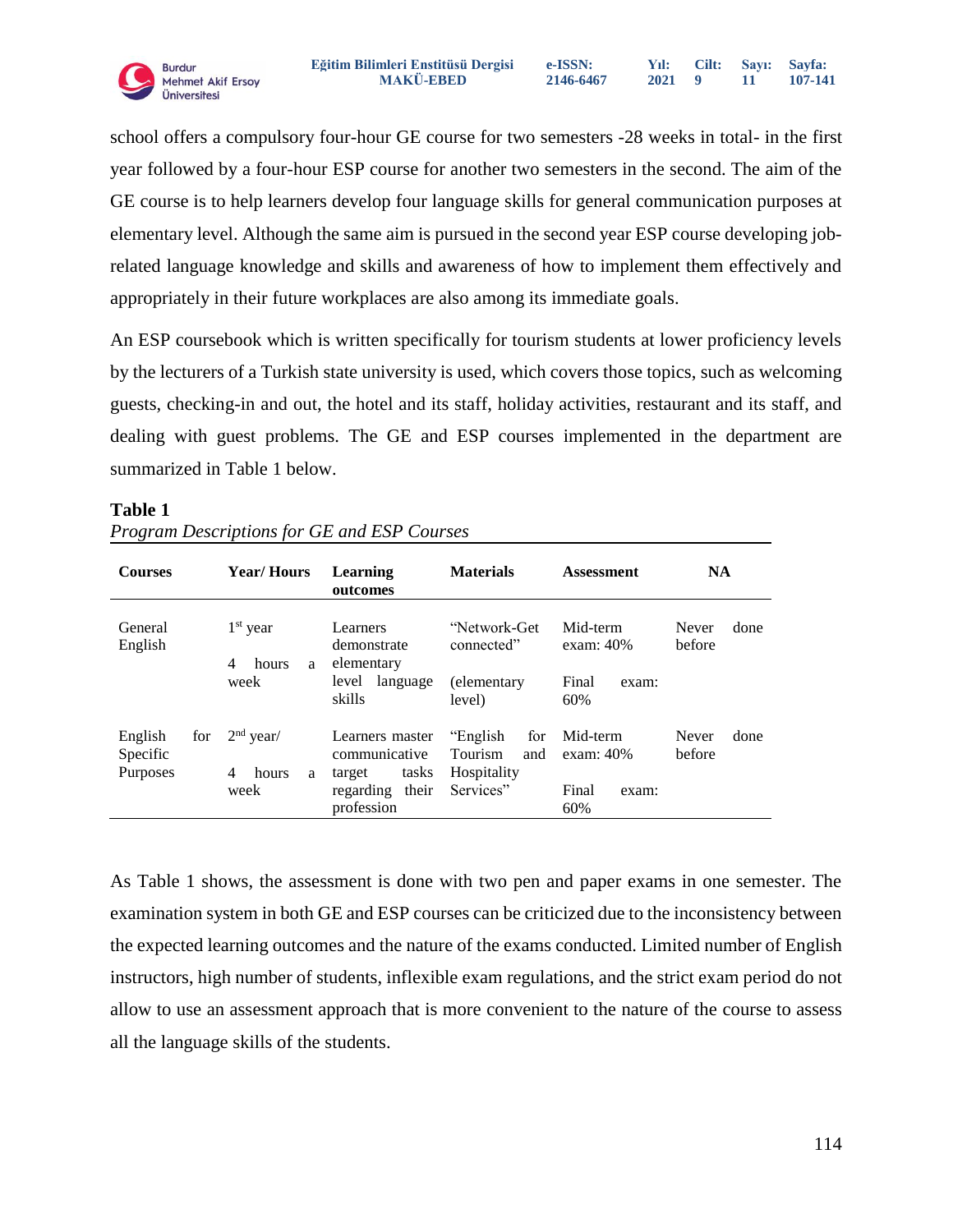**e-ISSN: 2146-6467**

**Yıl: 2021 Cilt: 9 Sayı: 11 Sayfa: 107-141**

# **Participants**

The data were collected from 43 first and 43 second year students and the instructor of both the GE and ESP courses who had a master's degree in ELT with a three-year of experience of teaching GE and ESP in the department of Tourism at the time of the data collection.

The data were collected at the beginning of the fall semester when the first-year students just started attending the GE course and the second-year ones had completed their summer internships and started taking the ESP course. The two groups were named as 'PRIE' and 'POIE' learners. All the students were the graduates of tourism high schools and 36 of them reported to have had summer internships during their high school education prior to their university experience. They were further asked to report their use of English during the high school internship experiences. Table 2 below gives the details.

| Category                           |                 |                | $\frac{0}{0}$ |
|------------------------------------|-----------------|----------------|---------------|
|                                    |                 |                |               |
| Need for English in internship     | Yes             | 24             | 66.7          |
|                                    | No              | 12             | 33.3          |
|                                    |                 |                |               |
| Active use of English ( $n = 24$ ) | Not used at all | $\overline{2}$ | 8.3           |
|                                    | Not so frequent | 16             | 66.6          |
|                                    | Frequent        | 5              | 20.8          |
|                                    | Very frequent   | $\mathbf{1}$   | 4.1           |
|                                    |                 |                |               |
| Perceived performance of           | Very bad-Bad    | 12             | 50            |
| use of English                     | OK              | 11             | 45.8          |
|                                    | Good            | 1              | 4.2           |

#### **Table 2**

*Participant History related to English during High School Internship (n=36)*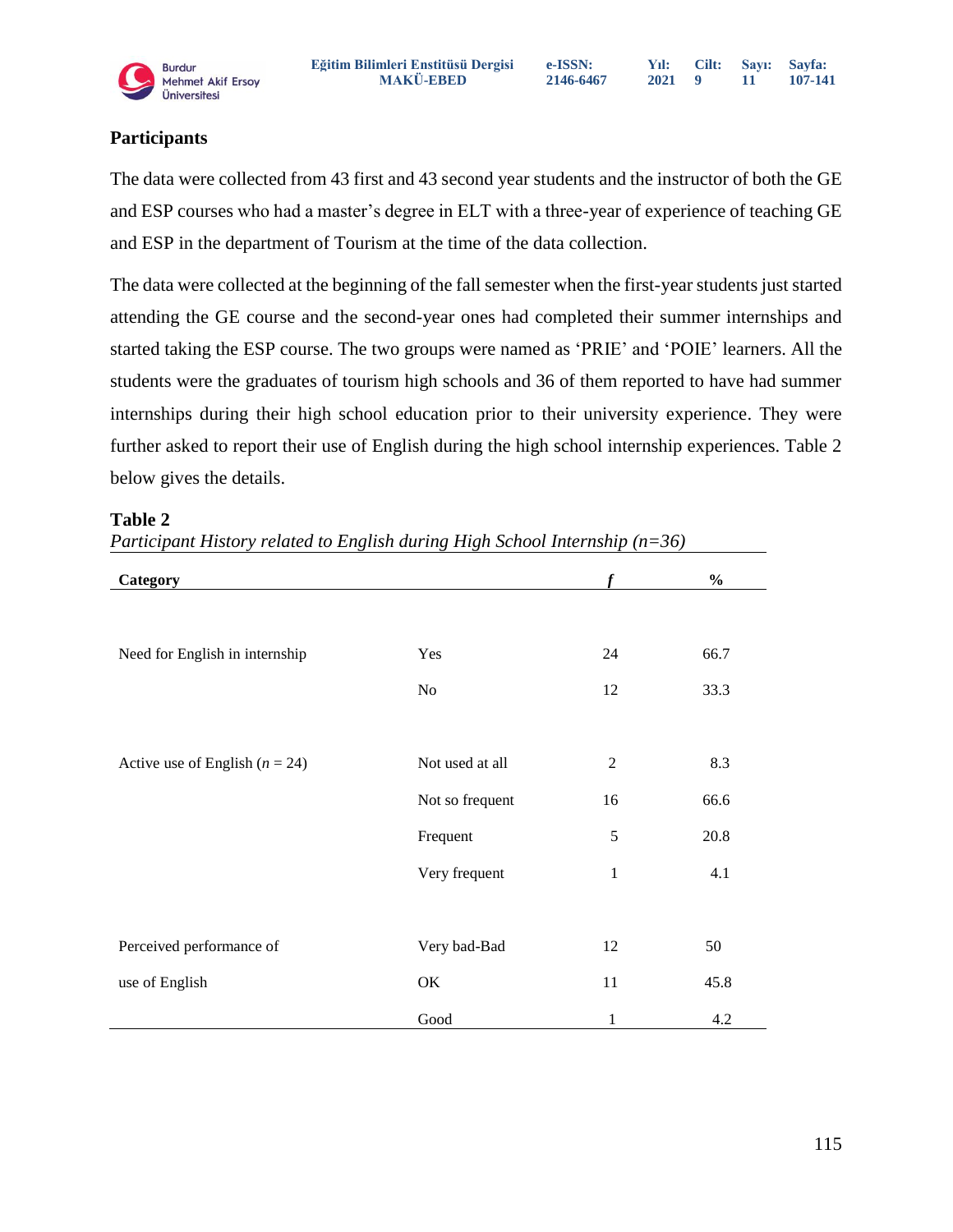

Of the 36 participants who had summer internship in the high school years, 12 of them (33.3 %) reported that they did not need to use English during this experience. While 24 students reported that active use of English was necessary, surprisingly 18 of them (74.9 %) stated that they either did not use English at all or not frequently used it. This finding may indicate that despite the required necessity, these students may have avoided using English in their experience, which may be related to their perceived inadequacy regarding the English language skills. As their perceived performance of use of English revealed, 12 (50 %) students evaluated their English during their high school internship as very bad or bad.

The second year, the POIE students were also asked to report on their use of English and perceived performance of use during their university internship experience. 42 (one missing data was omitted) students answered the questions and Table 3 below shows the details of their answers.

# **Table 3**

| Category              |                 |                | $\frac{6}{6}$ |
|-----------------------|-----------------|----------------|---------------|
| Active use of English | Not used at all | $\overline{4}$ | 9.5           |
|                       | Not so frequent | 26             | 61.9          |
|                       | Frequent        | 9              | 21.4          |
|                       | Very frequent   | 3              | 7.1           |
|                       |                 |                |               |
| Perceived performance | Very bad-Bad    | 29             | 69            |
| of use of English     | OK              | 12             | 28.6          |
|                       | Good            | 1              | 2.4           |

*POIE Students' University Internship Experience and their Perceived Performance for English Use*  $(n = 42)$ 

As Table 3 shows, only about one-fourth of the students reported having used English frequently or very frequently. Majority of them (69 %) evaluated their performance as bad or very bad.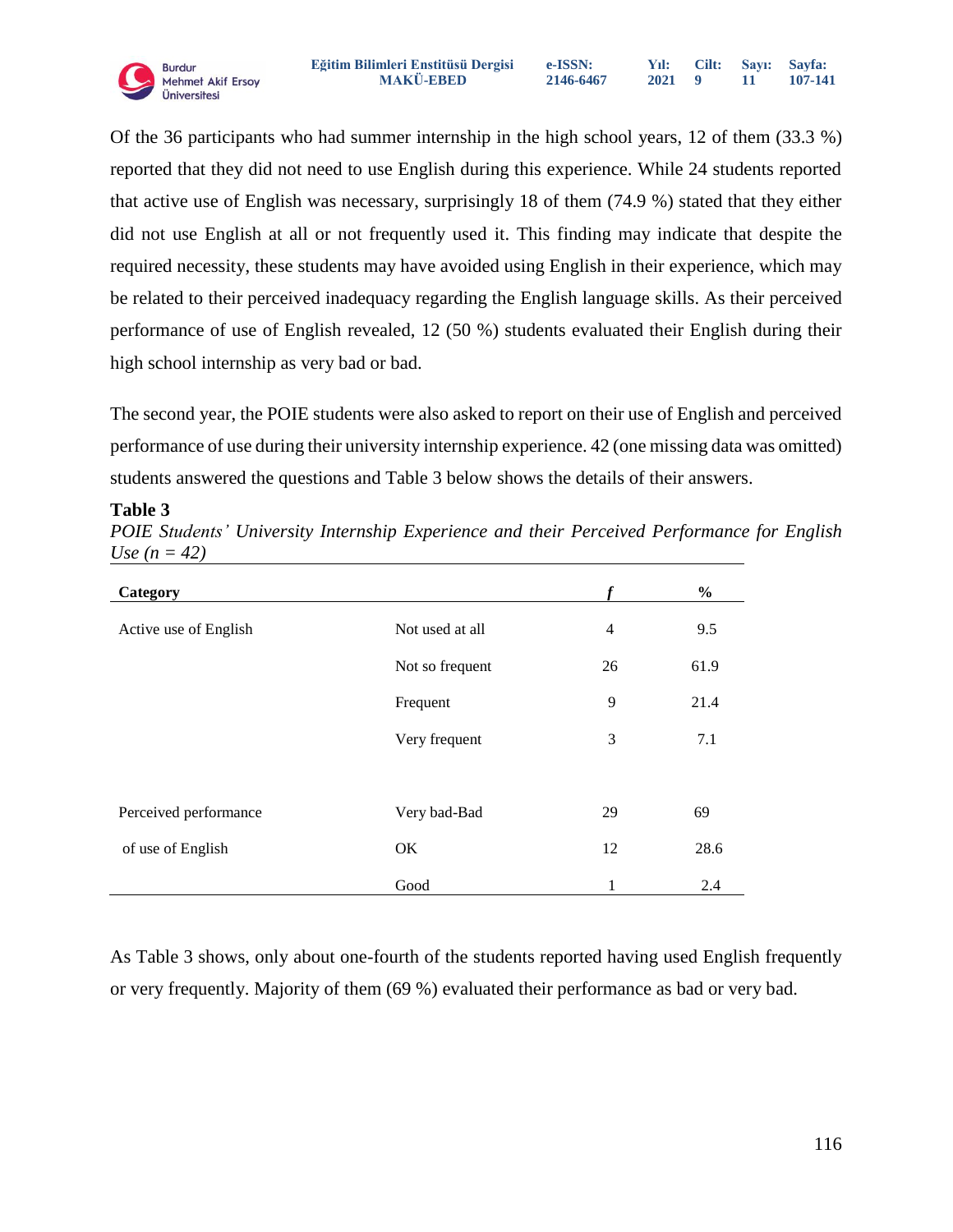

**Sayfa: 107-141**

#### **Instruments**

To answer the research questions, the data from the student participants were gathered by means of a questionnaire designed by the authors by adapting some parts from questionnaires used in different studies. The instrument included five sections. The first section was designed to elicit personal information. The second one included four items regarding students' evaluations of the needed English language skills by the sector, which were taken from the study of Ayas and Kırkgöz (2013). While the third section questioned 14 potential problems students might face in ESP classes, the fourth one was on attitudes and motivation towards ESP and the ESP course including 12 items, which was adapted from the study of Baştürkmen (1998). The last section, which was adapted from Bosher and Smalkoski (2002), included 16 items questioning perceived needs for common target communication skills for the participants. All the sections in this questionnaire were translated into Turkish and applied in Turkish considering low English proficiency of the participants.

After designing the first version of the instrument, the content validity was obtained based on expert opinions. Two experts were asked to review the content of the questionnaire and according to their suggestions, necessary amendments were done. For instance, the expression 'patient' used in the study of Bosher and Smalkoski (2002) in the context of health-care, was transformed to 'guest' instead of 'client' in the context of tourism in the present study with the advice of a professor in the field of tourism. Similarly, Baştürkmen's use of 'English' in her study (1998) was changed into 'ESP' in the present study. For the reliability of the questionnaire, the Cronbach's alpha coefficients for Sections 3, 4, and 5 were calculated and a high level of reliability was found (see Table 4).

#### **Table 4**

*Reliability of the Instrument*

| Questionnaire parts                                             | <b>Cronbach's Alpha</b> | N of Items |
|-----------------------------------------------------------------|-------------------------|------------|
| Part 3 (possible problems in ESP)                               | .89                     | 13         |
| Part 4 (attitudes and motivation related to ESP and ESP course) | .77                     | 10         |
| Part 5 (perceived needs for common target communication skills) | .92                     | 16         |

The instrument used for the third research question was a 4-point grading scale developed by converting the students' perceived needs for common target communication skills (Part 5 of the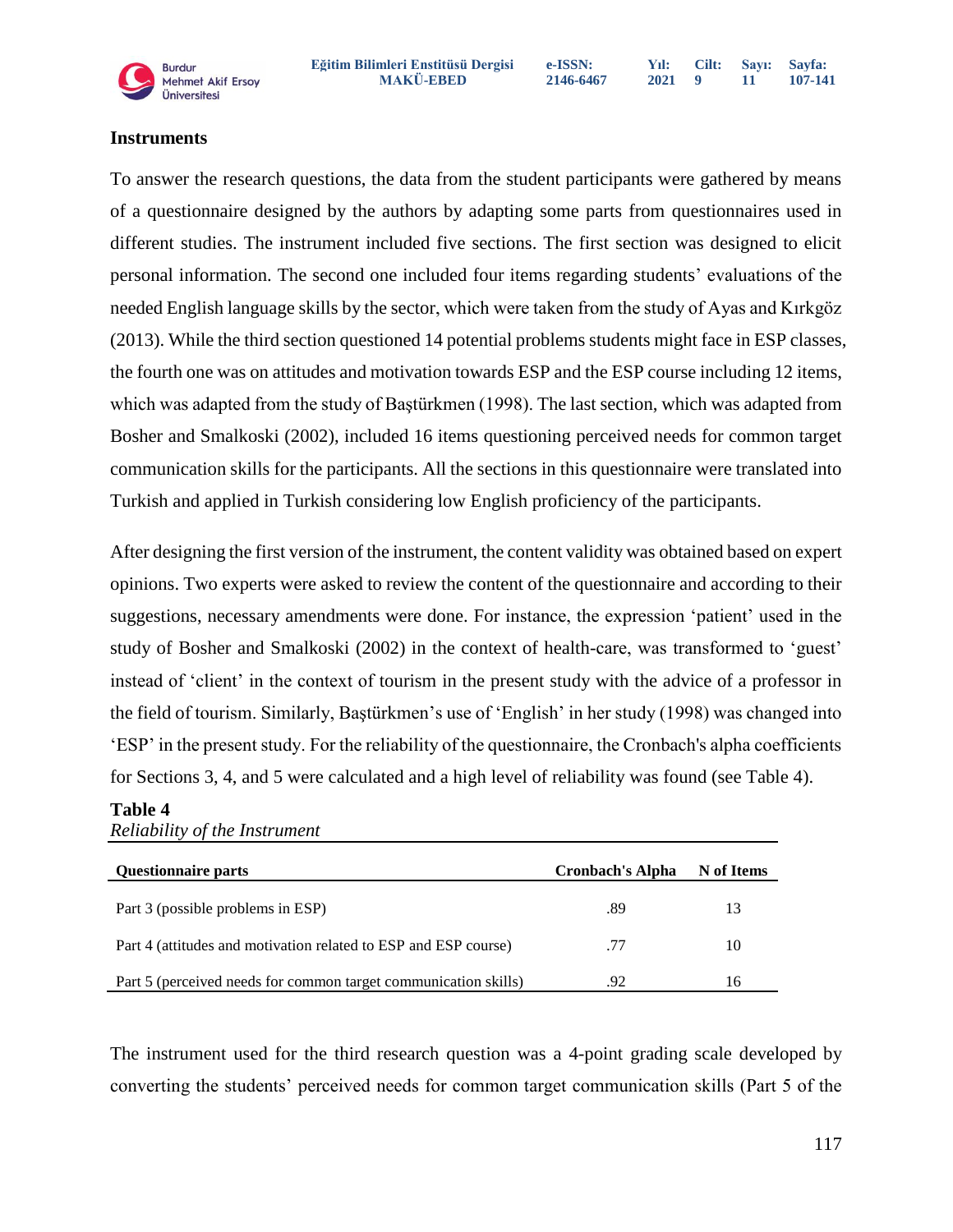questionnaire) to items to elicit the course instructor's evaluations regarding whether the current ESP course can address these needs. The instructor was asked to consider his syllabus and the course outcomes while rating 16-item scale. In addition, he was asked to provide information explaining his responses as to why he rated an item as he did. In this way, a more in-depth understanding of the course design was tried to achieve.

# **Data analysis**

Descriptive statistics including percentages, mean scores, and standard deviations were conducted to summarize the quantitative data. Additionally, Mann-Whitney U test was run to reveal potential differences between PRIE and POIE students regarding their attitudes toward ESP course since the data was found to be non-normally distributed, with skewness of -1.451 (*SE* = .260) and kurtosis of 2.326 (*SE* = .514). Finally, the ESP instructor's verbatim explanations were directly reported without subjecting them to content analysis to better depict what the ESP course sets to achieve and how it functions as perceived by the instructor.

# **Findings**

# *R.Q.1 Do the PRIE and POIE students' attitudes and motivation towards the ESP course differ?*

In order to fully understand the possible effect of the internship on the students' language needs, firstly their attitudes and motivation towards the ESP course were determined (see Table 5).

#### **Table 5**

*PRIE and POIE Students' Attitudes and Motivation towards the ESP Course* 

|                                                                                                    | <b>PRIE</b> |           | POIE |           | <b>Total</b> |           |
|----------------------------------------------------------------------------------------------------|-------------|-----------|------|-----------|--------------|-----------|
| Attitudes and motivation towards the ESP course<br>1. More time should be given to ESP instruction | <b>Mean</b> | <b>SD</b> | Mean | <b>SD</b> | <b>Mean</b>  | <b>SD</b> |
|                                                                                                    | 4.28        | .98       | 4.41 | .73       | 4.35         | .86       |
| 2. I think the content of my ESP course will be<br>interesting.                                    | 3.51        | 1.12      | 3.79 | 1.14      | 3.65         | 1.13      |
| 3. Instruction should focus on ESP rather than GE.                                                 | 2.93        | 1.40      | 3.05 | 1.17      | 2.99         | 1.28      |
| 4. Instruction should focus on the English needed for<br>tourism studies.                          | 4.21        | .91       | 4.14 | .96       | 4.17         | .93       |
| 5. More should be done to help students with speaking.                                             | 4.28        | .76       | 4.56 | .58       | 4.42         | .69       |
| 6. I think I will enjoy my ESP class.                                                              | 4.02        | 1.12      | 4.28 | .85       | 4.15         | 1.00      |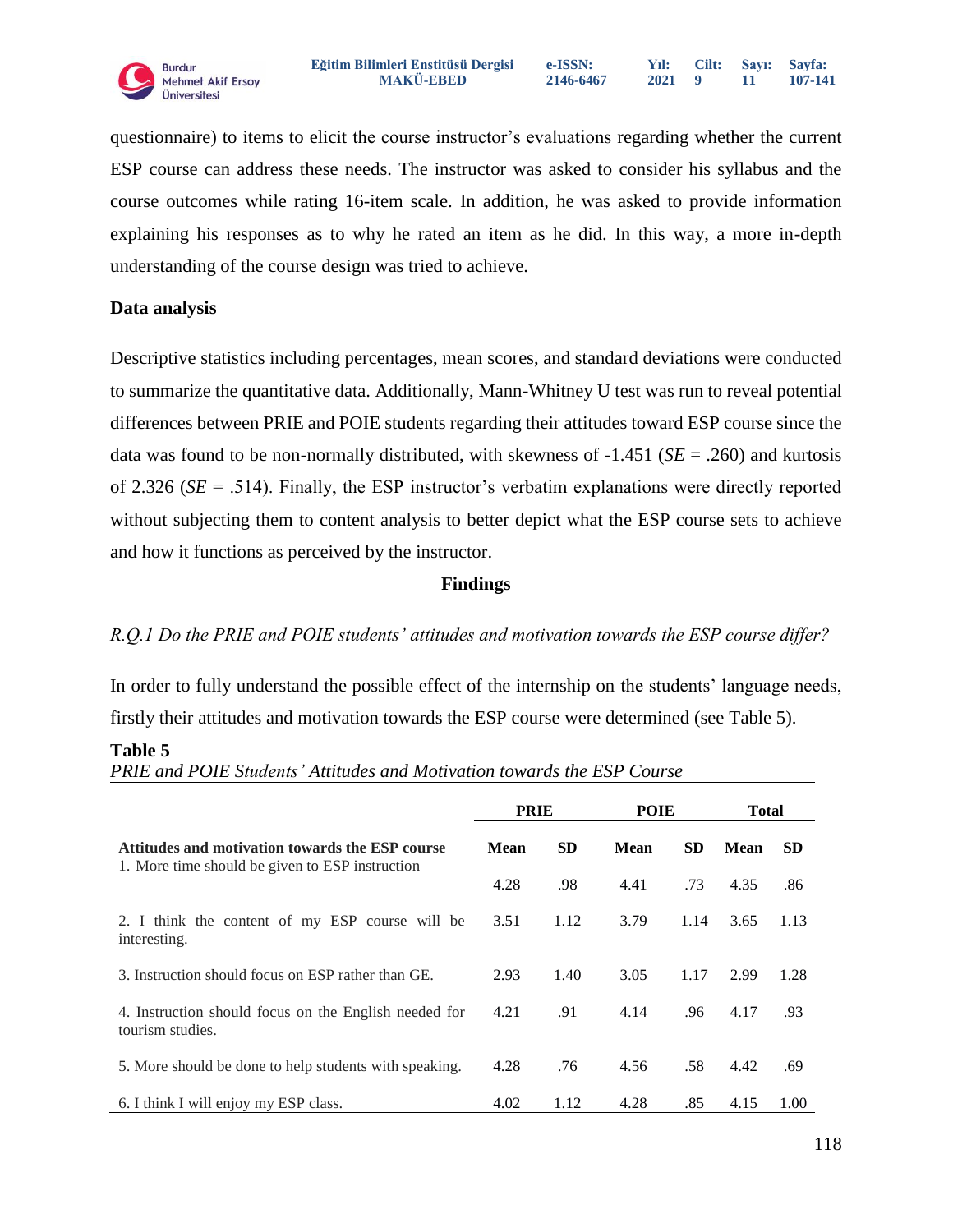| <b>Burdur</b><br><b>Mehmet Akif Ersoy</b><br>Üniversitesi                                   | Eğitim Bilimleri Enstitüsü Dergisi<br><b>MAKÜ-EBED</b> |      | e-ISSN:<br>2146-6467 | Yıl:<br>2021 | Cilt:<br>9 | Sav <sub>1</sub> :<br>11 | Sayfa:<br>107-141 |
|---------------------------------------------------------------------------------------------|--------------------------------------------------------|------|----------------------|--------------|------------|--------------------------|-------------------|
| 7. Having good English is important in my future job.                                       |                                                        | 4.74 | .58                  | 4.72         | .50        | 4.73                     | .54               |
| 8. Some instruction should focus on the English needs<br>of tourism employees after college |                                                        | 4.12 | 1.00                 | 4.23         | .94        | 4.17                     | .97               |
| 9. ESP will be my least important course.                                                   |                                                        | 1.81 | 1.31                 | 1.79         | 1.16       | 1.80                     | 1.23              |
| 10. My ESP course will be easy.                                                             |                                                        | 3.28 | .98                  | 3.44         | .88        | 3.37                     | .93               |
| 11. I believe my ESP teacher here will do a good job.                                       |                                                        | 4.19 | .90                  | 4.25         | .75        | 4.22                     | .83               |
| 12. My ESP course will help me in my related tourism<br>studies.                            |                                                        | 4.23 | .99                  | 4.07         | .88        | 4.15                     | .93               |
| Total                                                                                       |                                                        | 4.09 | .61                  | 4.19         | .39        | 4.14                     | .51               |

Both groups reported high and positive attitudes and motivation towards the ESP course (PRIE; *M*  $= 4.09$ ; POIE;  $M = 4.19$ ). However, the standard deviation (.39) for the POIE group showed that the participants in this group had a higher level of agreement. As for the students' perspectives, it is clear that both the PRIE and POIE students recognize the significance of English for their future jobs (item 7) and also agree on the need to put more effort in developing speaking skills (item 5) and increasing the time allocated for ESP instruction (item 1).

When both groups' responses are compared, it can be seen that the POIE group students reported higher, more positive attitude and motivation towards ESP and the ESP course in general ( $M =$ 4.19, *SD* = .39). This result might be regarded as the impact of the internship experience. In order to find whether this difference between the groups is statistically significant, Mann Whitney U test was run. According to the results, no statistically significant difference was found between the PRIE students (*Mdn* = 4,  $r = .38$ ) and POIE ones (*Mdn* = 4.2,  $U = 850.5$ ).

Despite the positive findings, the relatively lower perceptions manifested in items 2, 3, and 10 provide valuable information as the likely indicators of the students' perceived unpreparedness for and uncertainty about the ESP course. The reported doubt about the content of the course (item 2), their desire for more GE instead of ESP (item 3), and their overall perception about the difficulty of the course (item 10) when compared to their attitudes and motivation towards ESP in general may be interpreted as the need for potential revisions for both the GE and ESP courses.

#### *R.Q.2. Do the PRIE and POIE students' perceived language needs differ?*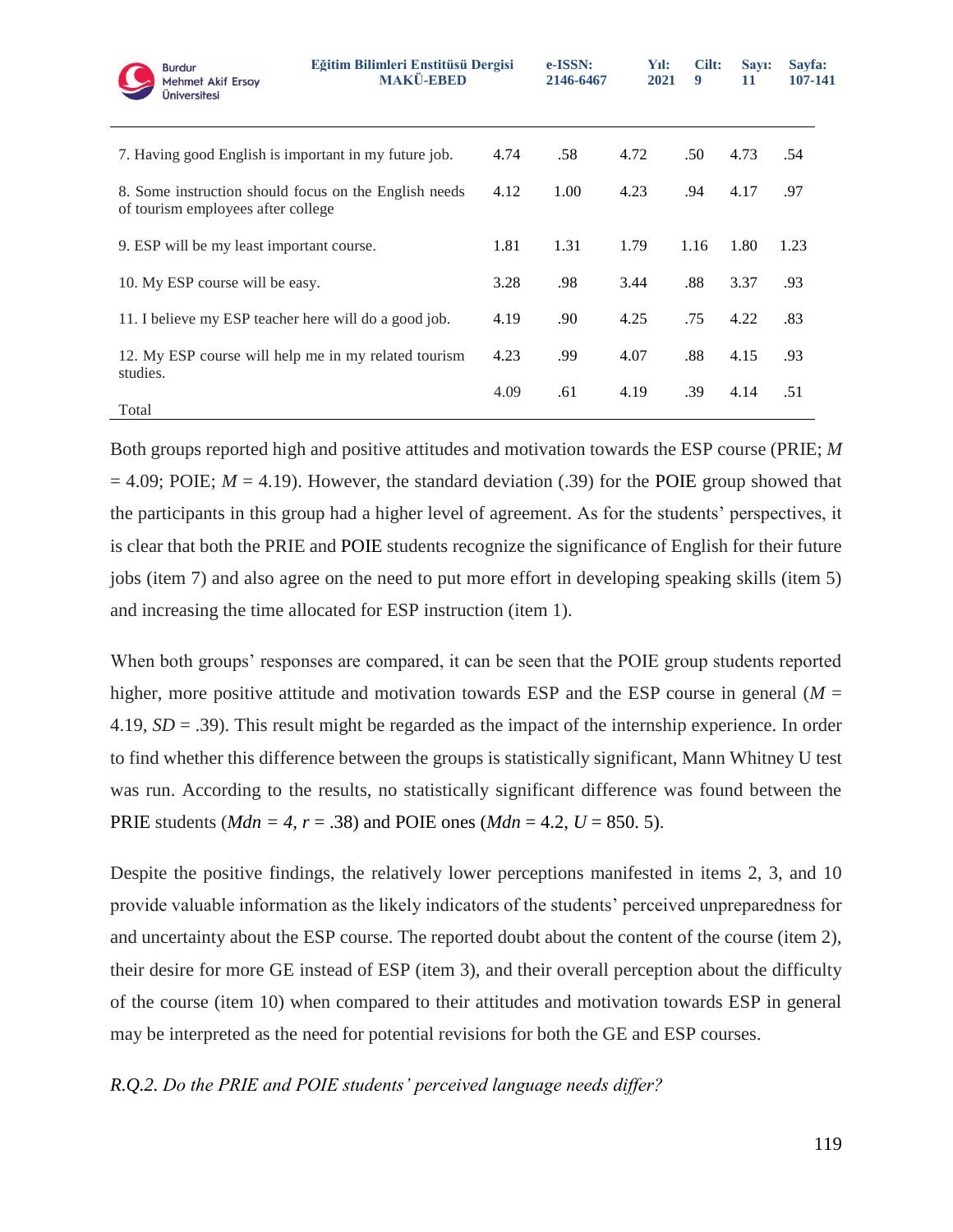

As for the second research question, both groups of students were first asked to report the possible skills demanded by the sector. The findings are illustrated below in Figure 1.

#### **Figure 1**

*Needed Skills in the Sector as Perceived by the PRIE and POIE Students* 



Overall, both groups indicated speaking (PRIE:  $M = 4.89$ ; POIE:  $M = 4.74$ ) and listening (PRIE:  $M = 4.6$ ; POIE:  $M = 4.53$ ) as the most needed skills in the sector. The PRIE students' perceptions were higher than those of the POIE ones except writing (PRIE:  $M = 4.35$ ; POIE:  $M = 4.37$ ). Secondly, both groups of students were asked to report their perceptions about the common target communication skills that they need most in the sector. Some similarities were detected between the groups (see Table 6).

#### **Table 6**

| <b>PRIE</b> students                  |      | <b>POIE</b> students |                                       |      |           |
|---------------------------------------|------|----------------------|---------------------------------------|------|-----------|
| <b>Communication skills</b>           | M    | <b>SD</b>            | <b>Communication skills</b>           | M    | <b>SD</b> |
| Being confident in talking to a guest | 4.51 | .59                  | Being confident in talking to a guest | 4.46 | .83       |
| Presenting your idea                  | 4.44 | .70                  | Understanding the guest's English     | 4.44 | .62       |
| Pronunciation                         | 4.41 | .66                  | Pronunciation                         | 4.41 | .79       |
| Calming the guest down                | 4.41 | .66                  | Introducing yourself                  | 4.39 | .82       |
| Introducing yourself                  | 4.34 | .69                  | Talking in front of a crowd           | 4.30 | .80       |
| Understanding the guest's English     | 4.30 | 1.08                 | Presenting your idea                  | 4.27 | .87       |

*Perceived Needs for Common Target Communication Skills of the PRIE and POIE Students*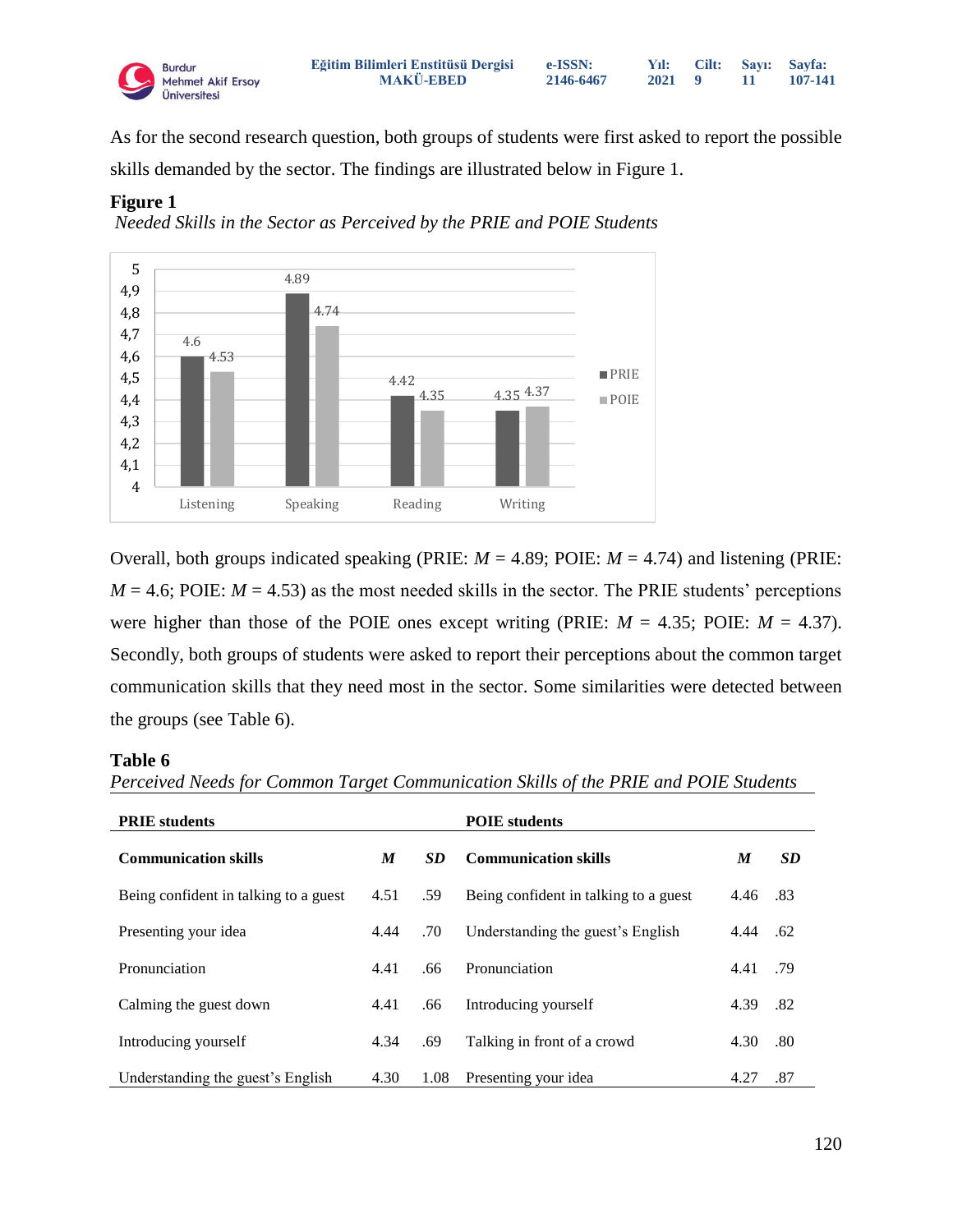

| Clarifying information provided by<br>the guest             | 4.27 | .85  | Calming the guest down                                  | 4.25 | .85  |
|-------------------------------------------------------------|------|------|---------------------------------------------------------|------|------|
| Asking question                                             | 4.23 | .68  | Summarizing the information presented<br>by the guest   | 4.23 | .86  |
| Talking in front of a crowd                                 | 4.20 | .94  | Asking question                                         | 4.18 | .75  |
| Understanding the body language of<br>the guest             | 4.16 | .78  | Clarifying information provided by the<br>guest         | 4.16 | 1.00 |
| help from a foreign<br>Requesting<br>colleague              | 4.04 | .99  | from<br>help<br>foreign<br>Requesting<br>a<br>colleague | 4.04 | .89  |
| Summarizing<br>information<br>the<br>presented by the guest | 4.00 | .92  | Refusing an unreasonable request                        | 4.00 | 1.19 |
| Refusing an unreasonable request                            | 3.79 | .83  | Understanding the body language of the<br>guest         | 3.97 | .92  |
| Answering an angry guest                                    | 3.72 | 1.16 | Repeating what the guest said                           | 3.90 | .77  |
| Repeating what the guest said                               | 3.44 | 1.18 | Answering an angry guest                                | 3.65 | 1.00 |
| Making jokes                                                | 3.16 | 1.23 | Making joke                                             | 3.25 | 1.16 |

Overall, the perceptions of both groups regarding the target communication skills were surprisingly similar despite some slight differences. In terms of the most needed target communication skills, *feeling confident during communication with foreign guests* was the most needed communication skill for both groups of students. *Intelligible pronunciation* and *presenting their ideas* were also reported as top needs by both groups. Additionally, if *being confident in communication with the guests* is put aside, the PRIE students seemed to perceive *calming down a guest* and *presenting their ideas* as more prominent skills needed, whereas the POIE students reported a higher need for *understanding guests' English* and *introducing themselves*.

Although it may seem that the relatively least needed six common target communication skills were the same for both groups except for the ordering, there are some slight differences between the groups. For instance, the need for *repeating what the guest said* and *refusing an unreasonable request* is much higher for the POIE group compared to the PRIE group. On the other hand, *answering an angry guest* and *understanding the body language of the guest* are the two target communication skills that were surprisingly found more important by the PRIE group.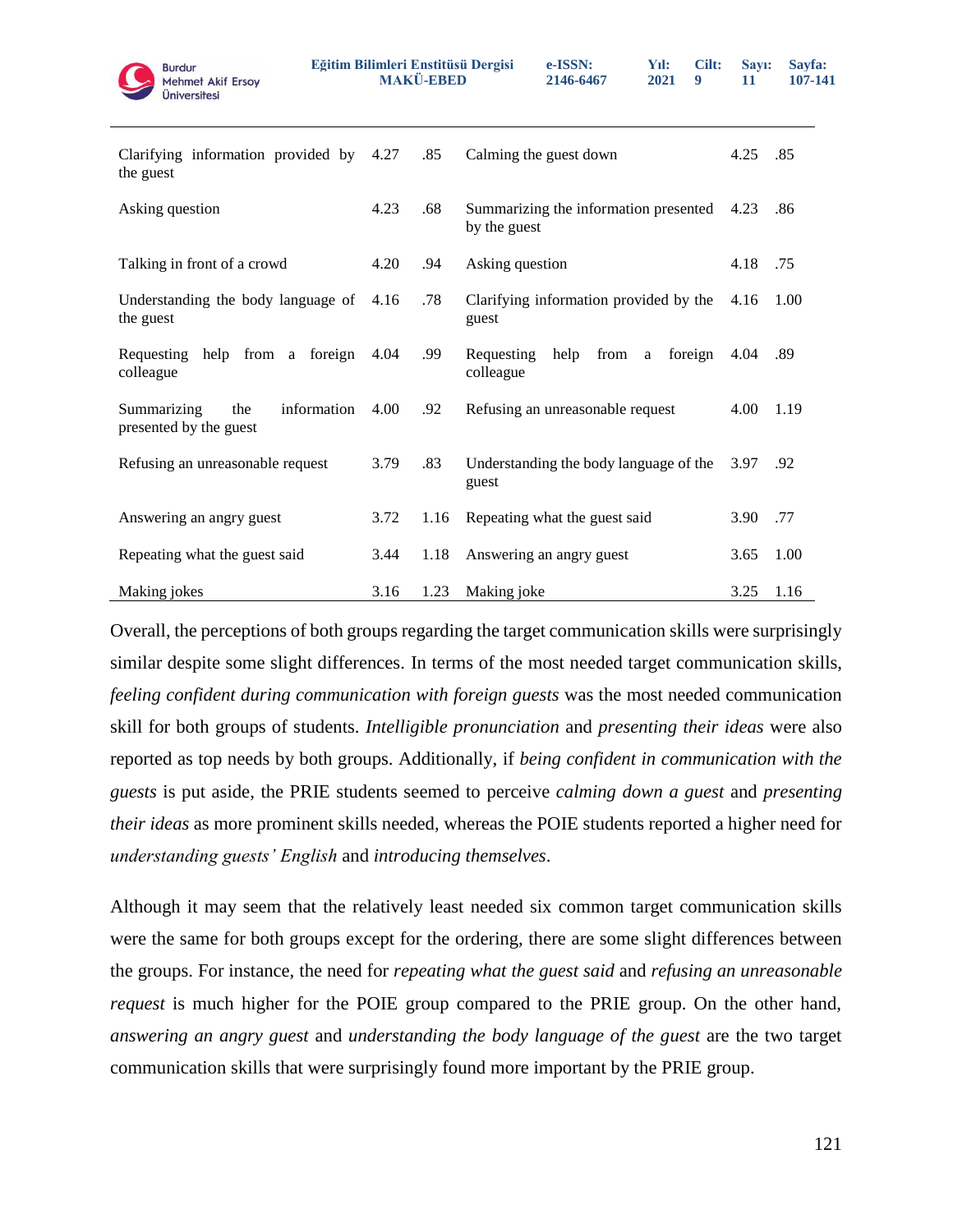**e-ISSN: 2146-6467** **Yıl: 2021 9 Cilt: Sayı: 11 Sayfa: 107-141**

*R.Q.3. Does the existing ESP course meet the perceived target communication needs of the learners?*

Since the major aim of this study was to inform the second year ESP course design, the third research question was concerned with the evaluation of the ESP course instructor regarding the extent to which the existing ESP course could meet the perceived common target communication needs of the learners. The instructor rated the 16 target communication needs by marking each one of them as 'completely responded', 'mostly responded', 'somewhat responded', and 'not at all responded' considering the syllabus of the ESP course, the outcomes, and its relevant components. Figure 2 illustrates the instructor's evaluation.

# **Figure 2**





The results indicate that students' perceived common target communication needs are met in varying degrees in the ESP course except a few of them. Among these, *introducing yourself, asking questions*, and *talking in front of a crowd* are the ones that are completely responded as they are among the main topics and activities of the ESP course. The instructor stated that: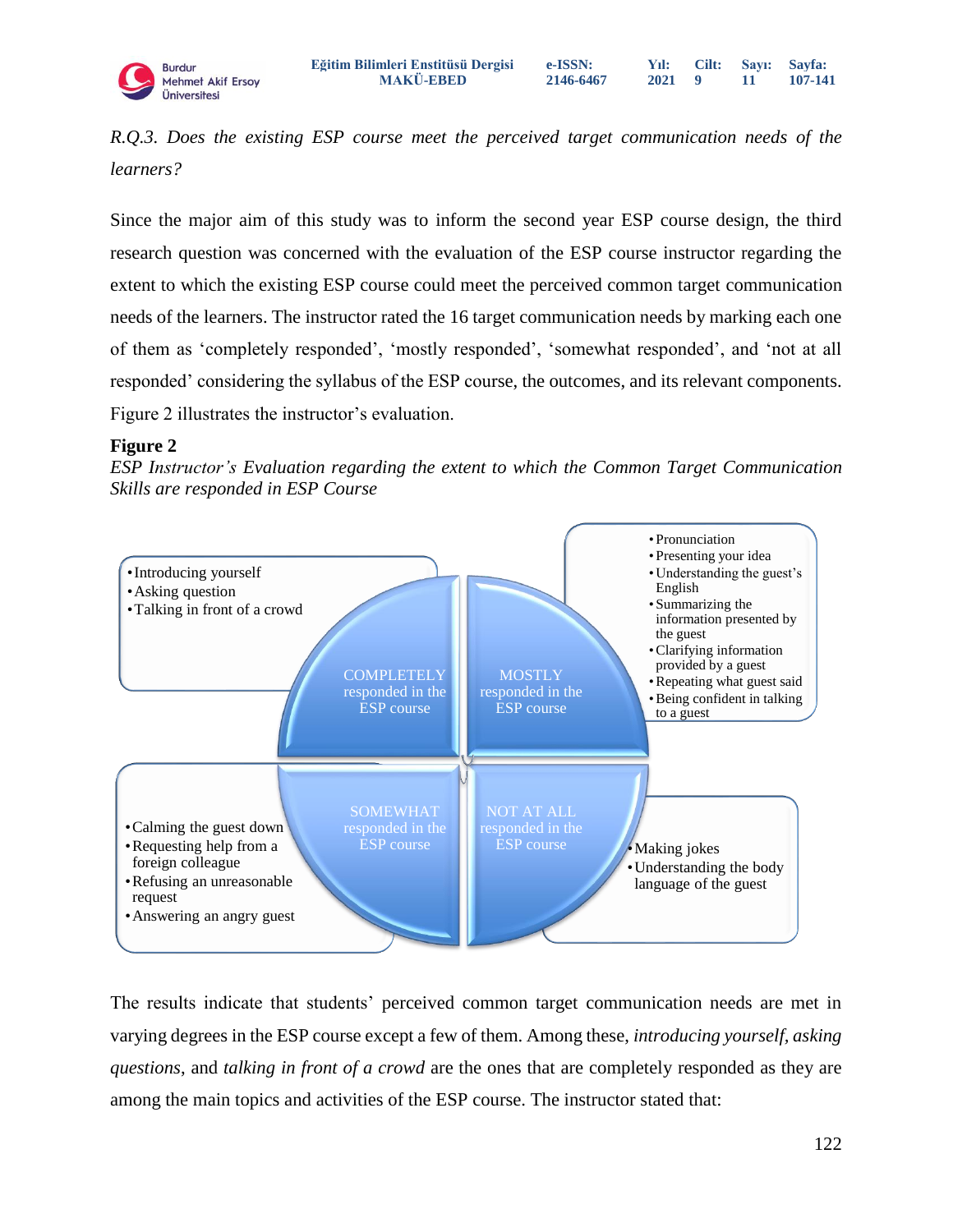Each student is required to give a presentation in the beginning of the semester including personal information, career choices, hobbies, and their goals in life which would make them more self-confident in talking in front of a crowd and introducing themselves.

A number of needs were evaluated as mostly responded. As the instructor explained, although the videos of the book provide the students with the opportunity to *understand different accents* and develop *pronunciation*, limited class time (4 hours a week) for the ESP course is an obstacle in this respect. Furthermore, the number of students in classes is another major issue that creates a further problem in role play, drama activities, and dialogue narration and building that would help learners practice *requesting clarification from the guests* in case of misunderstandings and several other cases. However, some strategies in communication are taught to look more *confident in dialogues with the guests*. Hence, despite some drawbacks, the instructor claimed that the skills mentioned above are mostly covered in the course.

Some common target communication skills were evaluated to be somewhat responded in the ESP course due to some limitations. For instance, although *answering an angry guest* is specifically practiced and some strategies, such as listening carefully, not interrupting, having eye contact or starting with an apology are taught, limited time and crowded groups of learners made it impossible for all students to practice it individually. Considering this, the instructor stated that: "having around 40-45 students in class and organizing communicative activities to teach specific skills, such as refusing or requesting is tough, especially when the students in ESP classes are not proficient enough in English." Therefore, these skills have been reported to be somewhat responded.

The skills *making jokes* and *understanding the body language of the guest* were reported not to be included in the ESP course by the instructor. These skills may be effective ways of calming down an angry guest or a way of having closer relationship with the guests. Although the instructor stated that "some skills may be essential in human communication like making jokes", he also believed that "making jokes is a gift. It is even harder to develop them with limited GE proficiency and must be practiced a lot."

*R.Q.4. How can the GE course be revised so that the students will be more prepared to take the ESP course?*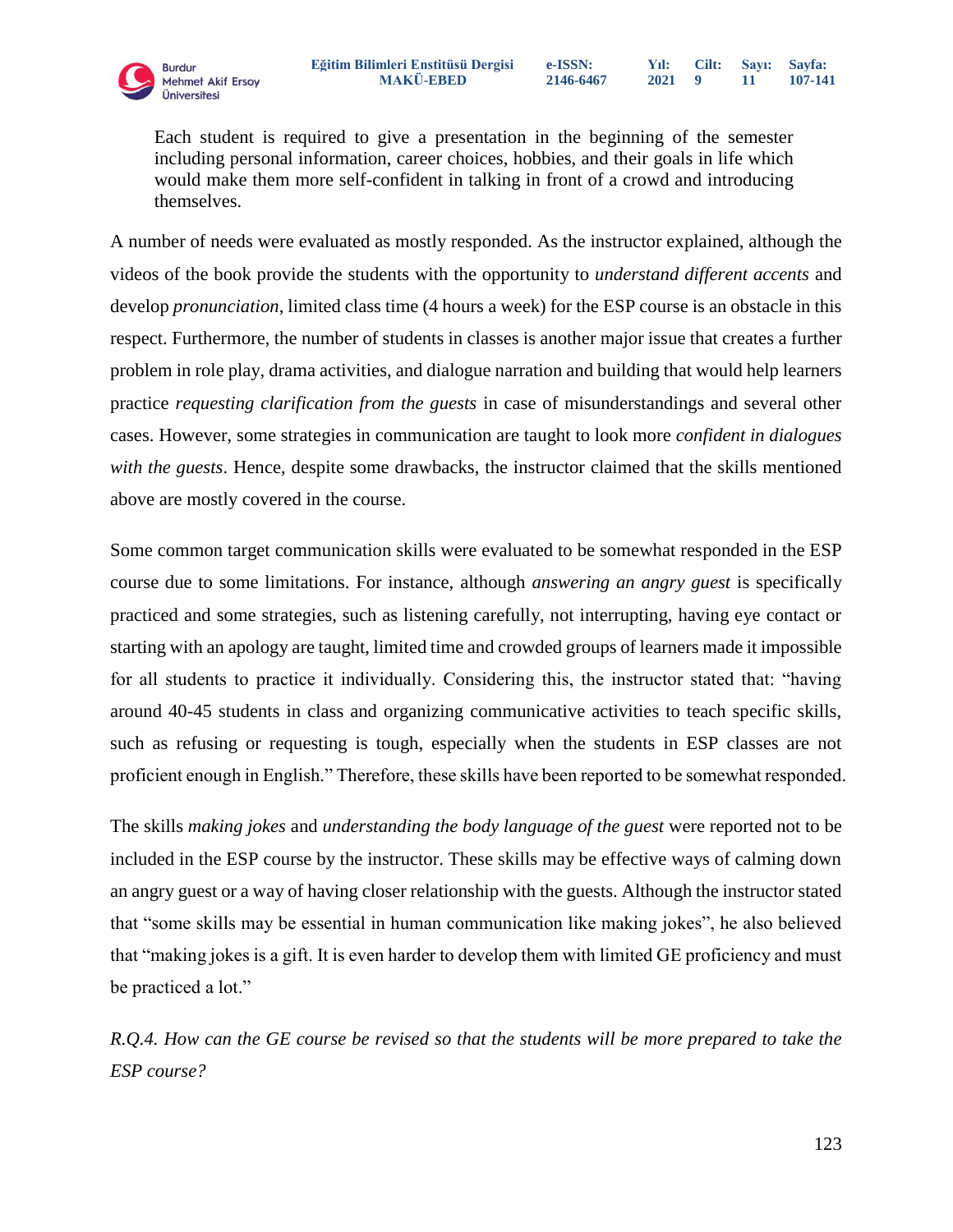

**e-ISSN:**

**Yıl: 2021 9 Cilt: Sayı: 11 Sayfa: 107-141**

The last research question was aimed to reveal information to be used to improve the first year GE course so that students could be more prepared to take the second year ESP course. In order to do this, the perceptions of the learners in terms of the potential problems they might face in the second year ESP course were elicited with the idea that these perceived problems would indicate their skill deficits. The results are presented in Table 7.

#### **Table 7**

# *The Potential Problems related to the ESP Course Perceived by PRIE and POIE Students*

| <b>PRIE</b> students                                                         |                  | <b>POIE</b> students |                                                                              |                  |           |
|------------------------------------------------------------------------------|------------------|----------------------|------------------------------------------------------------------------------|------------------|-----------|
| Problems with                                                                | $\boldsymbol{M}$ | <b>SD</b>            | Problems with                                                                | $\boldsymbol{M}$ | <b>SD</b> |
| Feeling inadequate in knowing how to<br>write a CV, petition or letter, etc. | 3.95             | 1.02                 | Feeling inadequate in knowing how to<br>write a CV, petition or letter, etc. | 4.00             | 1.09      |
| Understanding foreign accents                                                | 3.62             | 1.04                 | Understanding foreign accents                                                | 3.79             | .94       |
| Pronouncing the words or phrases<br>correctly                                | 3.60             | .98                  | Knowing the meanings of the words                                            | 3.74             | .87       |
| Feeling inadequate in vocabulary<br>knowledge in writing                     | 3.58             | 1.05                 | Pronouncing the words or phrases<br>correctly                                | 3.72             | .89       |
| Knowing the meanings of the words                                            | 3.55             | 1.00                 | Lacking vocabulary knowledge in order<br>to read                             | 3.69             | 1.14      |
| Using<br>the<br>correct<br>grammatical<br>structures in speaking             | 3.41             | 1.09                 | inadequate<br>Feeling<br>vocabulary<br>in<br>knowledge in writing            | 3.69             | 1.03      |
| Lacking vocabulary knowledge in<br>order to read                             | 3.41             | 1.05                 | Using<br>the<br>correct<br>grammatical<br>structures in speaking             | 3.67             | .97       |
| Using the correct grammar in writing                                         | 3.41             | .96                  | Using the correct grammar in writing                                         | 3.67             | 1.14      |
| Using<br>the<br>correct<br>suitable<br>and<br>expressions in speaking        | 3.39             | .88                  | Feeling not confident in speaking                                            | 3.65             | .99       |
| Feeling not confident in speaking                                            | 3.37             | 1.17                 | Reading long texts                                                           | 3.62             | 1.04      |
| Reading long texts                                                           | 3.20             | 1.20                 | Using<br>suitable<br>the<br>correct<br>and<br>expressions in speaking        | 3.48             | 1.07      |
| Reading texts which are not related to<br>tourism                            | 3.13             | 1.12                 | Answering<br>questions<br>listening<br>in<br>activities                      | 3.46             | 1.00      |
| Answering<br>questions in listening<br>activities                            | 3.11             | 1.07                 | Reading texts which are not related to<br>tourism                            | 3.44             | 1.20      |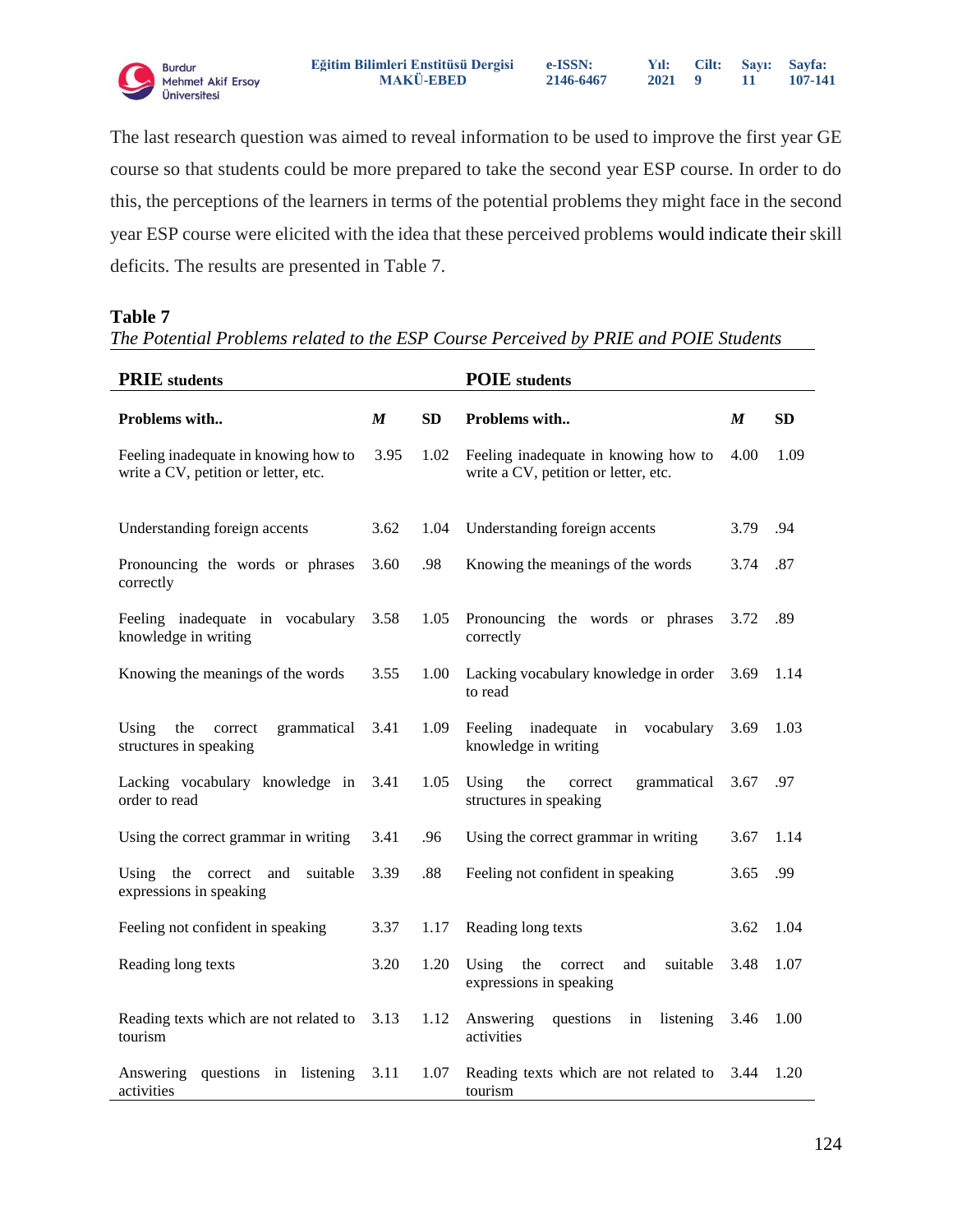Both groups had a moderate level of perception related to the problems they might face in the ESP course, the POIE group's perceptions being higher than the PRIE one ( $M = 3.67$ ,  $SD = .70$ ;  $M =$ 3.45, *SD =* .66 respectively). When the students' perceptions were closely examined, some similarities were observed especially in terms of the highest and lowest rated concerns. Both groups reported inadequacy in *writing documents, such as a CV, a petition or a letter* as the primary problematic area which is then followed by *understanding foreign accents*. Other primary concerns of the groups were *lack of vocabulary knowledge*, being higher in POIE group specifically, and the *pronunciation* of the phrases and words. Surprisingly, both groups reported lower concerns for the same language areas as well, the lowest perceptions being related to the problems about general *listening activities* and *reading non-tourism texts*.

#### **Discussion**

This study examined the ESP-related needs, views, motivations, and attitudes of two groups of students who did and did not do their summer internships in the field of tourism and the potential differences between them. The researchers also aimed to find out whether the needs of the students were met by the current ESP course and the potential revisions and improvement to be made in the two courses running in the context of the study, i.e. the first year GE and the second year ESP courses.

The findings revealed high, positive motivation and attitudes towards ESP and the ESP course, which indicates the significance of English for their future jobs as perceived by the students. Similarly, both groups of students also reported to have used English in their internship experiences at varying degrees with few exceptions stating having not used it at all (see Table 2 and 3). Therefore, it is certainly not surprising for tourism students to prioritize English language skills considering the significance of the ability to communicate in hospitality industry in which English is the default language of communication (British Council & Tepav, 2013). Despite its significance in tourism, lack of necessary skills in a foreign language is one of the top problems among tourism employees in Turkey (Uysal et al., 2018). In a broader and national context, lack of necessary English skills may even be one of the reasons of low average touristic income in Turkey since the more proficient levels of English attract the higher-income tourists (British Council & Tepav, 2013). This fact may further indicate a motivation or target for the students studying in tourism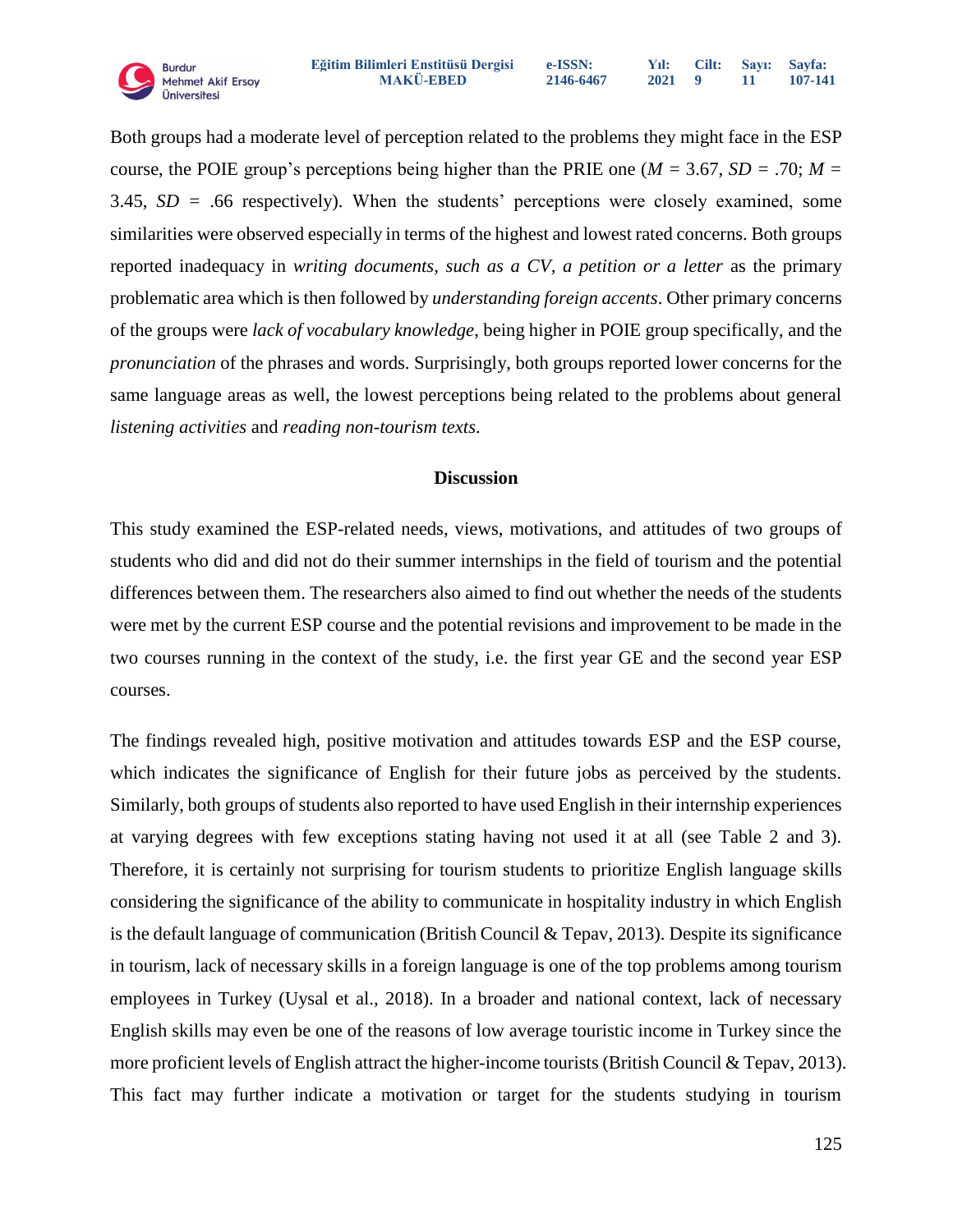

departments to improve their English proficiency as it could increase the likelihood of finding a better job.

Despite students' high attitudes and motivation toward ESP in general, the findings indicated students' perceived unpreparedness and uncertainty regarding the ESP course showing students' feelings of incompetency for this course. The findings comparing two groups of learners showed that the POIE students indicated a higher demand for the ESP course and speaking activities. Considering the decrease in participants' expectations towards the contribution of internship for foreign language improvement after the internship in the study of Emir et al. (2010) investigating the views of undergraduate tourism students before and after internship, the POIE students' relatively higher demand for the ESP course does not seem surprising. The POIE students' unsatisfactory English language performance during their summer internship may be effective in the emergence of this demand. They also reported higher level of potential enjoyment in the ESP courses than the PRIE students. Although majority of the POIE students reported not to have used English in their summer internships, it may still be an important factor in developing higher awareness of need for the ESP course. Moreover, from a general perspective, the students in both groups indicated a need for GE rather than an ESP course. Despite the emphasis the students seem to prioritize developing GE skills first, Dudley-Evans and St John (1998) indicate that prior GE education is a variable characteristic of ESP courses. In other words, students may start ESP training as early as elementary levels. In the current context of this study, such an approach definitely calls for changing the course content and materials of the course. This revision may include increased class hours (Boran, 1994), context, and a combination of GE and ESP courses' contexts. At the same time, an emphasis on language education with a job-related ESP education may stimulate even more motivation and interest in the courses.

Moreover, even though it is not within the scope of this study, the findings indicated the low quality of English language education students were offered in their high school education considering their perceived performance of use of English. Since all the students were the graduates of tourism high schools, English language education should be emphasized more in these vocation-oriented high schools. Although their main goal is to prepare students for non-managerial skills, such as receptionists and waiters (Yeşiltaş et al., 2010), graduates of these high schools should be at least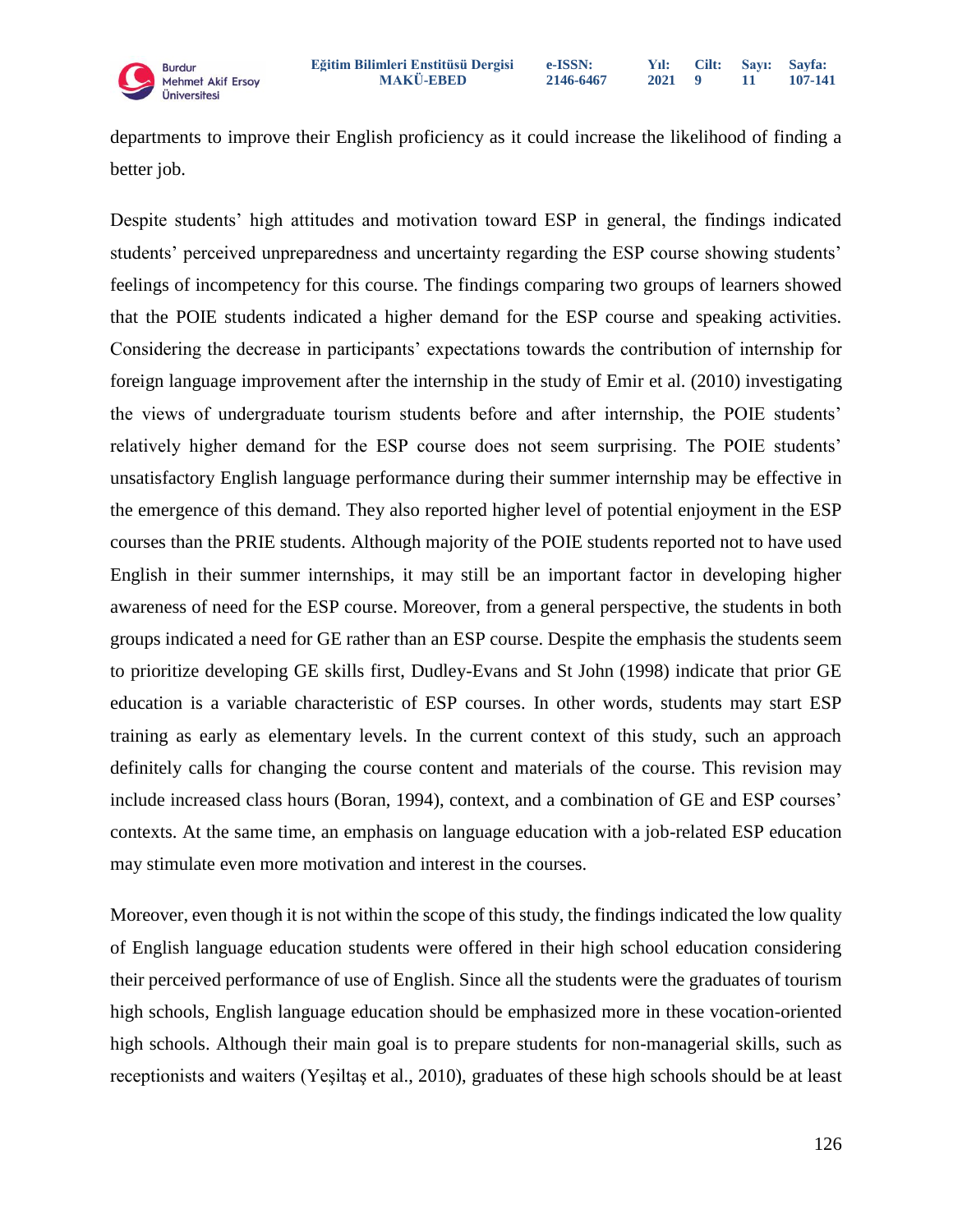A2 level so that they can perform more efficiently in their high school internships, and GE as well as ESP courses when they start studying at university.

The findings also showed that the most needed skills for both groups were the same, speaking and listening respectively, which is also well-reported in the majority of the studies in the existing literature (Boran, 1994; Masoumpanah & Tahririan, 2013; Moattarian & Tahririan, 2014; Prachanant, 2012; Trang, 2015; Uysal et al., 2018; Yotimart & Wongchai, 2014). In all studies, the need for speaking and listening surpassed the need for reading and writing as in the present study except one conducted in a similar context by Coşkun (2009) in which listening was the most needed skill followed by speaking. It is quite obvious that the significance of speaking and listening skills for these students is related to the job-related tasks, such as taking orders, guiding, checking-in, and many other duties that require direct, face to face communication with the foreign tourists (Prachanant, 2012). Therefore, developing students' speaking and listening skills should be the primary purpose of GE and ESP courses considering students' perceived most needed language skills.

It is interesting that writing was more highly needed by the POIE students. It may be attributed to the need for effective writing in business, including tourism industry (O'halloran & Deale, 2004), which the POIE students may have had to use during their internship. This indicates a need for further research which may look into the various target writing tasks the student interns are engaged with in the sector. This can also shed light on the language functions and skills to be offered in the ESP courses leading to tailoring them to better meet their needs. All in all, this specific finding points at the context-specific nature of ESP and highlights the importance of NA. Another fact is that writing has become one of the most popular communication forms thanks to the boom of communication technology (Klimova, 2014). Despite its laborious nature to learn, tourism students are required to be aware of several types of writing ranging from effective business e-mails to writing reports and memos (O'halloran  $&$  Deale, 2004). Therefore, tentatively it may be claimed that the difference between the groups regarding the significance of writing skill may be due to the internship the students in the POIE group experienced that seem to have transformed their needs. Yet, it requires further investigation employing qualitative approaches, such as interviews to exactly find out about the shifts in needs.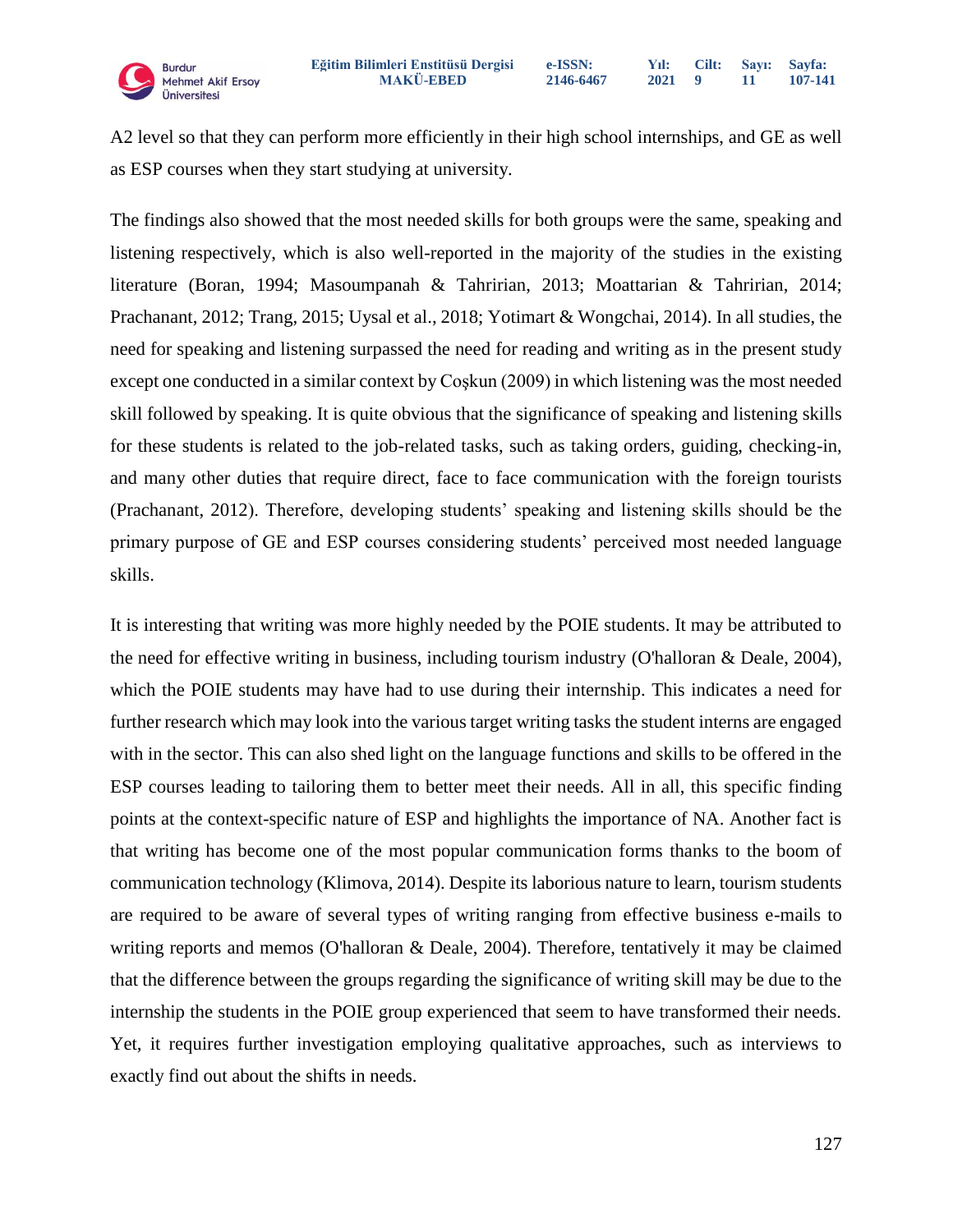Despite significance of some specific skills in a job market where employment opportunities are available, but it is difficult to find quality jobs on a permanent basis, mastering English as the Lingua Franca of the world as a whole is an asset. It is also significant for the companies since well-developed English language skills not only has an impact on successful tourist-employee conversation but also allows for high quality customer service that makes return visits more likely (British Council & Tepav, 2013). Moreover, graduates cannot well present their tourism-related knowledge and skills without sufficient English skills (Chen et al., 2011; Hsu, 2010). Additionally, many positions in tourism sector require intercultural competence (Grobelna, 2015) and interpersonal skills, and English language education provides excellent opportunities to hone these skills of the students.

Taking their own experiences, perceptions, potential positive impact of ESP course in polishing their intercultural and interpersonal skills, and the required skills for several positions in hospitality sector into consideration, students in both groups emphasized *self-confidence in talking to foreign guests* as the much needed common target communication skill. This finding is in contrast with that of Prachanant (2012) in which *lacking confidence in speaking* was the least indicated speaking problem among tourism employees with 4-to-20-year experience in tourism. The contradictory findings are not surprising considering the work experience difference between the participants of the two studies. Moreover, students in both groups in current study rated their English use in both high school and university internships as very bad or bad. As they do not consider themselves highly competent in communication in English, they do not feel confident enough during communication with the foreign tourists.

On the other hand, there are also discrepancies between the perceptions of the two groups regarding communication skills. For instance, *calming down a guest* and *presenting their ideas* were found more important in the PRIE group, whereas *understanding guests' English* and *introducing themselves* were reported as more needed skills by the POIE students. The difference can also be observed in the least needed skills. The POIE students placed more emphasis on *repeating guests' expressions* and *refusing some unreasonable requests* while the PRIE group was more concerned with *answering angry guests* and *understanding body language of the guests*. The differences in their perceptions may be related to the internship experience that helps the second-year students determine what exactly is needed in the real sector (Busby & Gibson, 2010). Responses of the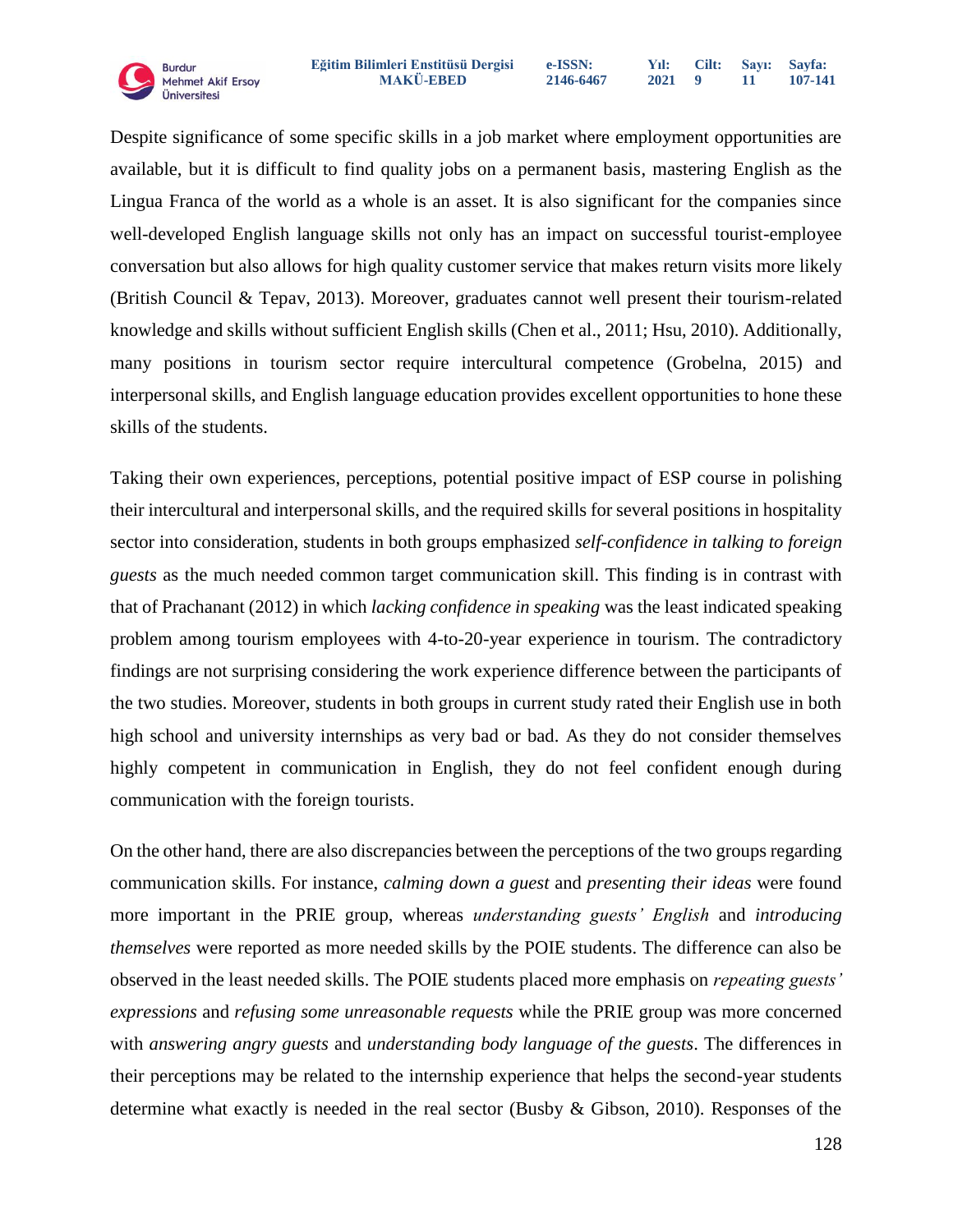PRIE students indicated that they expected to learn communication skills that would help them deal with anxiety-provoking situations like *dealing with angry guests*. However, the most important factor for the POIE students was to understand the guest and present themselves. As previously put forward in the studies (Emir et al., 2010; Kuşluvan et al., 2003) conducted on undergraduate tourism students' internship experiences, internship has a huge impact on students and it significantly changes their perspectives. Therefore, it would not be an overstatement to claim that the discrepancies between the groups' perspectives may underpin the impact of internships on students' target communication skills in tourism.

In addition to differences between the groups regarding their language needs, attitudes and motivation, the instructor's views concerning to what extent the ESP course met the target communication needs of the learners was also investigated. Although majority of the needs were evaluated as completely or mostly responded in the ESP course, the instructor's evaluation indicated three main problems that appeared as the reasons of not completely responding to the students' needs. These are the number of students, limited English proficiency of the learners, and inadequate time for ESP courses. The differences between the students and the ESP lecturers' views concerning evaluation of the language skills in ESP courses can be seen in Boran's (1994) study as well. High number of students was considered as one of the major problems hindering especially speaking and listening activities in his study (Boran, 1994) as it is the case for the present study, which requires reorganization of the classes for ESP courses.

One of the purposes of the study was to gather information so that the first year GE and second year ESP course could be revised and improved. The findings revealed useful information regarding language functions the students feel more concerned about. Despite the agreement on the concerns for writing different types of document and understanding foreign accents, the POIE students reported slightly higher levels of concern for the language functions in the ESP course, specifically for the lack of vocabulary, self-confidence in speaking, listening, reading long texts, and using correct grammar. Lack of vocabulary, listening and reading-related problems were also observed in Turkish tourism students in the study of Boran (1994) who investigated the students that had completed their internships. It is worth noting and interesting that internship in tourism has mostly been associated with negative thoughts by tourism students in Turkey (Emir et al., 2010; Kuşluvan, et al., 2003). Internship sometimes becomes a reason for tourism students to feel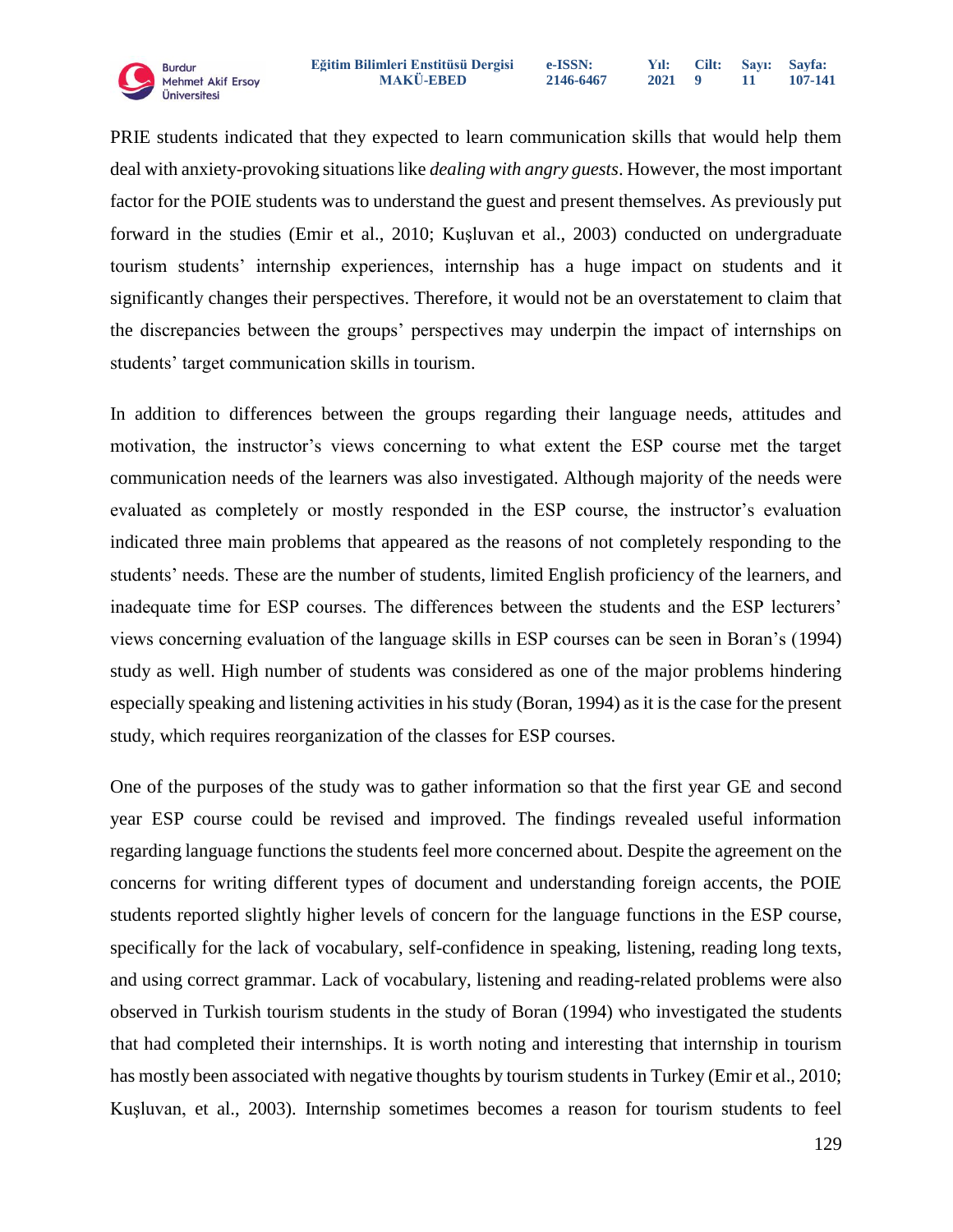demotivated to learn a foreign language (Emir et al., 2010). Considering these facts, the POIE students' slightly higher concerns for some language functions may be attributable to their internship experience as well. Furthermore, despite slight differences between the views of the POIE and PRIE students, the fact that these two groups of learners were concerned about almost the same language functions, the similarity among the mean scores indicate the problems in GE course and creates implications for this course.

The overall findings of the study and specifically the findings of the last research question provide valuable insight to revise and improve the GE and ESP courses within the training program in the department which are reported as implications below.

# **Implications**

# **Implications for the GE course**

The results of the study indicate necessary improvements in 3 major components of the course, i.e. its language skills and functions, materials, and administrative procedures. Some tentative implications are provided for the GE course in the light of the findings, especially the ones gathered for RQ 4.

- Number of GE classes should be increased. In addition, these classes can be divided into some sub-skills, such as speaking, listening, and writing considering the need of the students in following year ESP course.
- In order to increase students' self-confidence in speaking and to let them feel readier for the ESP program, some elective courses can be integrated into the first-year curriculum like English through drama. Considering students' self-confidence, some extracurricular activities, such as conversation clubs, international organizations, or joining some student exchange programs can be helpful.
- Using more technology-based activities can also be beneficial for the first-year students to be more integrated into the GE course considering the young generation's involvement in technology.
- Professional field trips to hotels or any tourism-related company can help learners understand the need for English.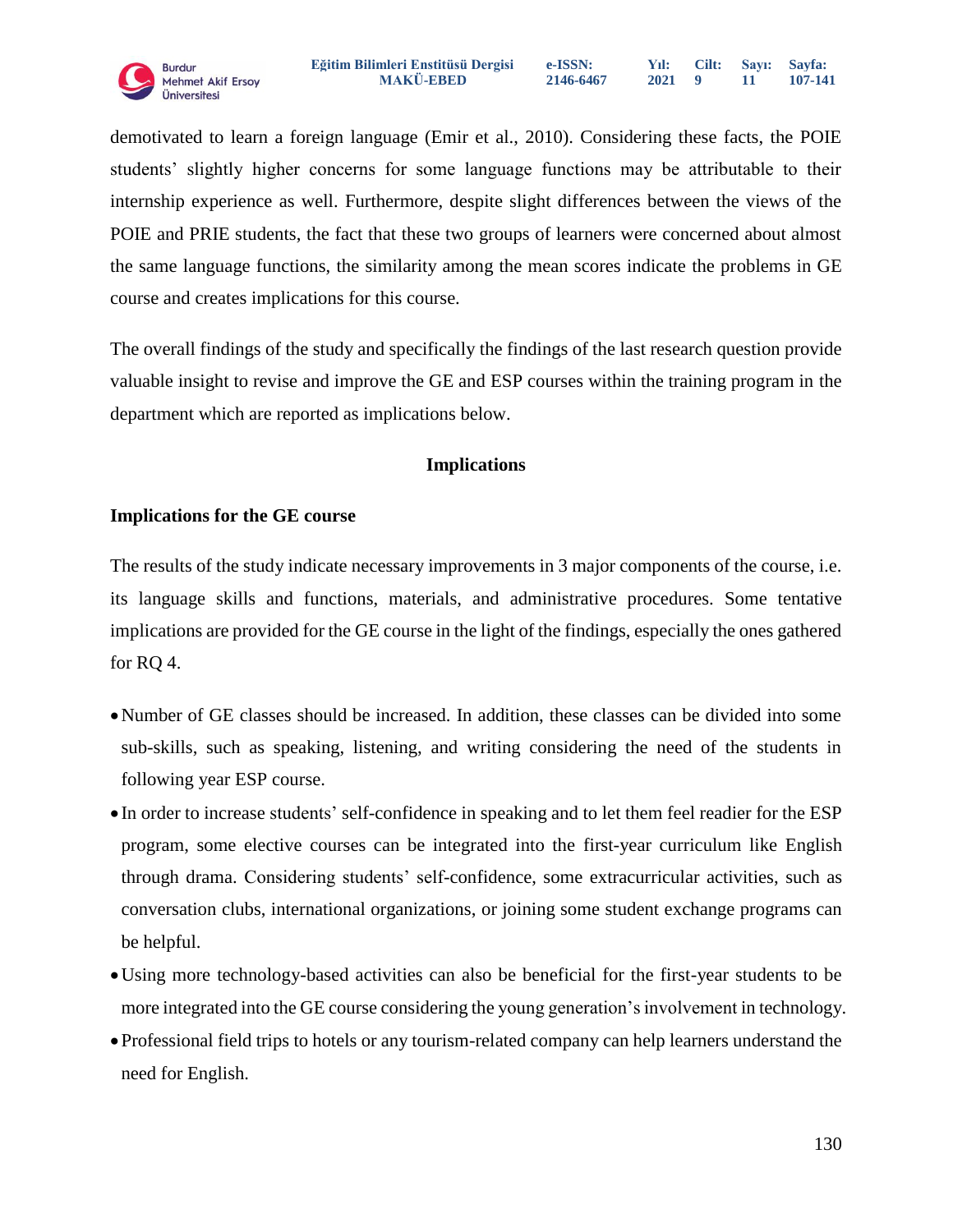- Number of students in each class should be lowered so that all students can have the opportunity to practice each skill individually in the class
- GE class should include the elements of the ESP course so that students can feel readier for the ESP course. In this respect, tourism context-related vocabulary activities should be integrated into the GE course content considering students' lacks in vocabulary knowledge.
- Listening materials featuring different accents must be provided. The global tourism industry brings together different people together speaking English with their national accents. Therefore, tourism students need to be trained to comprehend different accents in English. They also need to be taught listening strategies to cope with comprehension problems.
- Pronunciation aspects of the coursebook should not be ignored. Stress, voiced or voiceless consonants, and some silent letters should be taught. Moreover, extracurricular activities can be designed with the aim of developing students' pronunciation which would eventually increase their self-confidence in speaking.
- Writing activities need to be integrated into the course. There seems to be a need for such activities as the students remarked writing CV, petition, or letter as the potential problem related to ESP course.
- Finally, students should be taught some aspects of pragmatics since the students indicated concern for correct and suitable expressions in speaking. Therefore, some forms of common speech acts can be taught through video classes that can be accompanied with individual or group practice.

# **Implications for the ESP Course**

Some implications are provided for the ESP course considering the findings of the study for the first, second, and third research questions.

- More time should be allocated for speaking activities which would increase their confidence talking to a guest, introducing themselves, and presenting their ideas as the most desired communication skills.
- More listening activities should take part in the ESP course since listening activities can also help learners understand English spoken by the guest and develop their pronunciation skills.
- Skill-based teaching may be appropriate since the ESP course covers topics that would provide students with skills required in the specialized area of employment. Therefore, a broad range of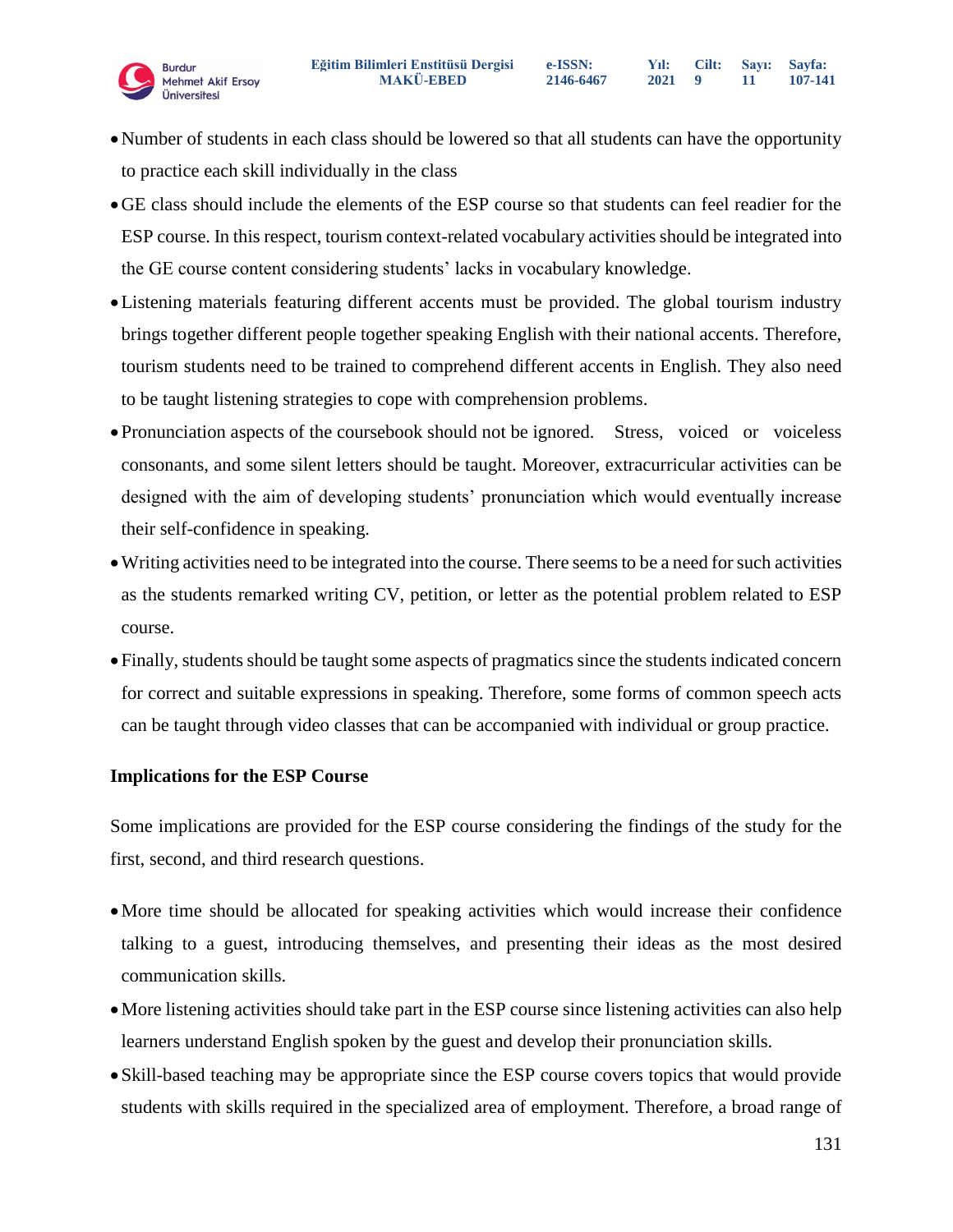

topics may be arranged, such as check-in and out, renting a car, flight reservation so that the students would be equipped with the skills when the need arises.

- Some anxiety-provoking scenarios, such as calming down a guest and responding an angry guest can be designed in order to decrease students' anxiety when they face them in real life.
- Considering the changing nature of communication with the development of technology, writing activities should be arranged in a way that would allow students to develop their effective professional writing in a range of forms in this sector, such as reports or e-mails.
- The number of ESP classes should also be increased so that more speaking and listening activities can take place.
- The number of students in ESP classes should be lowered that would ease the process of teaching specific communication skills.
- As a final remark, considering the difference in the views of two groups of learners, an ongoing NA should be conducted in this department so that students' needs and lacks can be fully covered in the ESP course.

# **Conclusion**

As the findings of this study demonstrate, summer internship in various tourism companies had an impact on the perceived needs, attitudes, and motivation of the students regarding the ESP course. In general, the results indicate the importance of field experience offered to tourism student interns in raising their awareness regarding language learning needs.

Primarily, the findings of this study show positive attitudes and high motivation of the students toward ESP. However, the results also indicate their unpreparedness and incompetency toward ESP and the ESP course. POIE students' higher demand for ESP course may also be concluded as the impact of summer internship in tourism and hospitality indicating the profound impact of practice on students in the sector.

Next, the study concludes that the most needed language skills for both groups are the same, i.e. speaking and listening respectively. However, POIE students indicated a higher need for writing showing the changing nature of perceived language needs of the tourism students as they went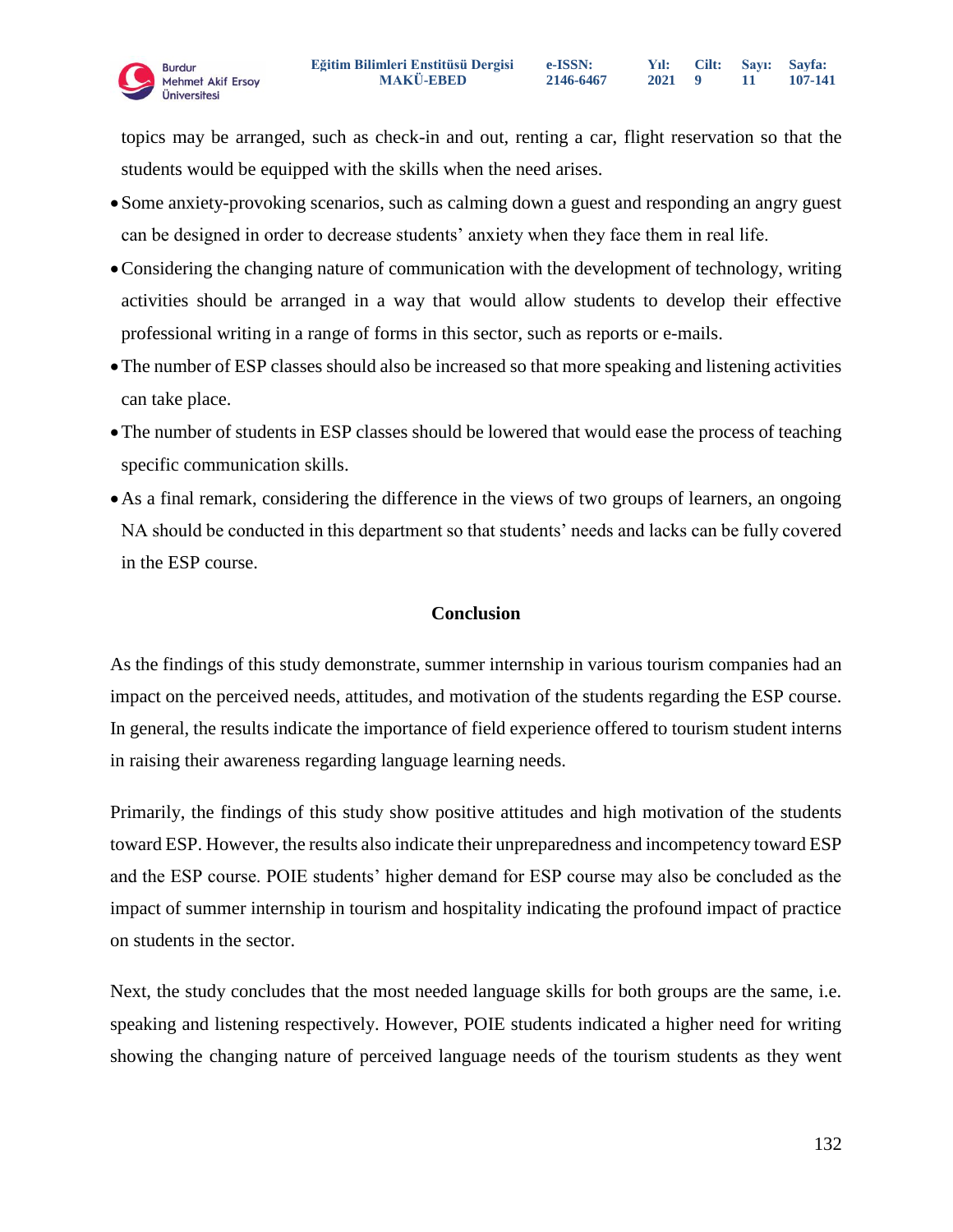through summer internship and experienced the need for various target writing tasks in the sector like writing e-mails.

Another major conclusion of this study is students' agreement on the need to improve their selfconfidence in talking to foreign guests as a target communication skill in the field of tourism. Despite discrepancies between the groups on perceived needs of students for various target communication skills, the students also reached a consensus on the least needed communication skills.

The findings from the perspective of the ESP course instructor showed that majority of the students' needs are completely or mostly covered in the current ESP program. However, some problems, such as limited English proficiency of the students, inadequate time allocated for both ESP and GE courses, and high number of students inhibit the efficacy of the courses.

Final conclusion of the present study is related to the need for revision of the GE course. The students in both groups were concerned about the same language functions, such as writing different types of document and understanding different accents in English. The similarity may be considered as the indicator of the problems which requires revision in this course. This study also concludes that ongoing NA should be a part of course development by basing this view on the differences between PRIE and POIE students which would provide valuable insights for the instructors and program designers.

Lastly, the findings of this study are limited to the responses of a specific group of tourism students who did and did not complete their summer internships and the perspectives of their ESP course instructor. The data were gathered through a questionnaire and a grading scale that stands as a major limitation of the study. Since interviews may provide deeper insights into students' needs, further researchers may employ in-depth interviews to gather detailed information regarding various needs and attitudes of students and instructors.

Finally, any NA needs to include as many related stakeholders as possible in order to fully grasp the perceived needs of the people involved. Therefore, different stakeholders' perspectives may be examined, such as tourism lecturers, tourism company staff, and graduates of this program in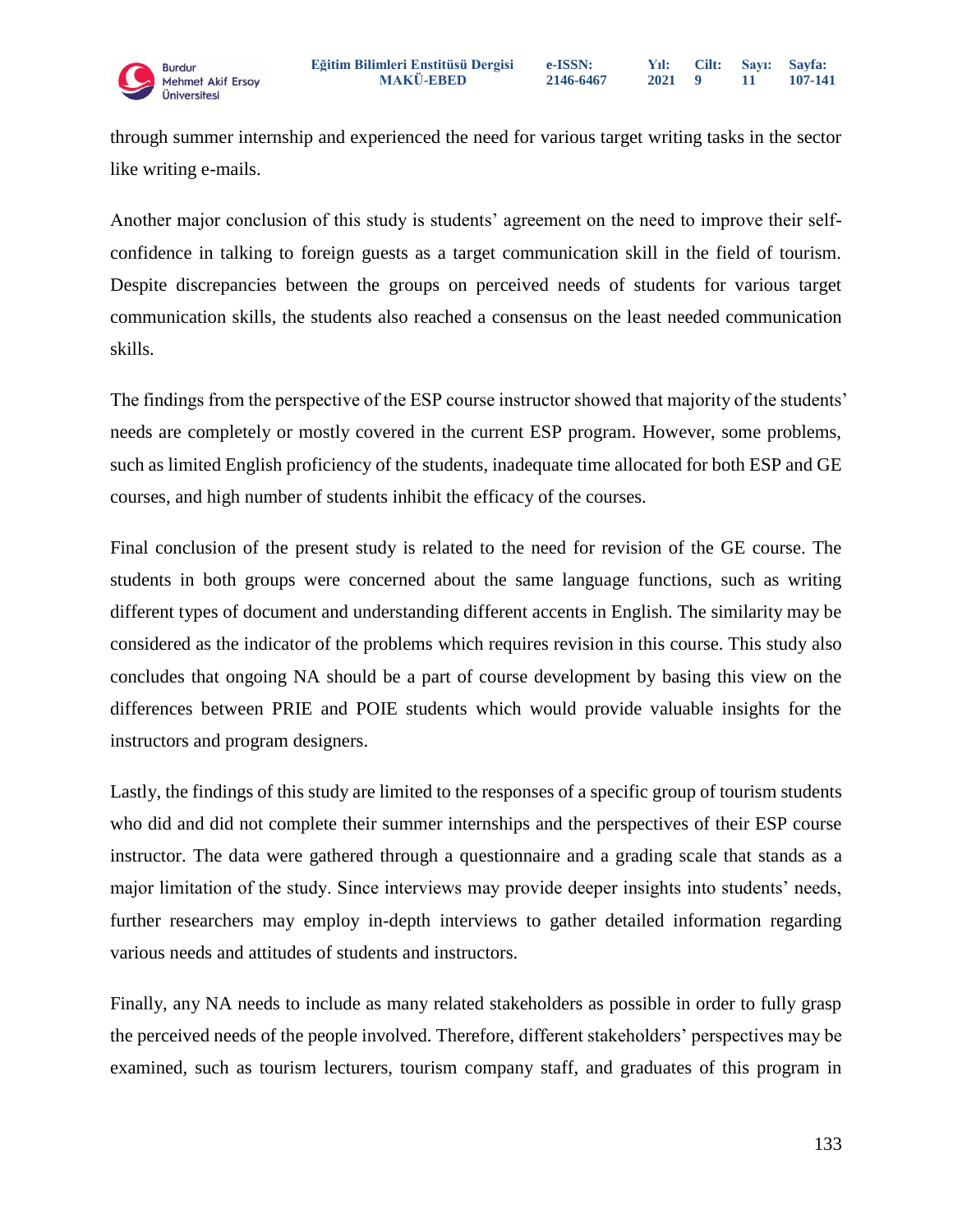further studies to provide well-informed results which may make the learning experience of tourism learners better.

#### **References**

- Ajanovic, E. (2014). Modern ICT solutions to be taught in tourism and hospitality education: Evaluation and implications. *The Eurasia Proceedings of Educational & Social Sciences (EPESS), 1*, 173-177.
- Aldohon, H. I. (2014). English for specific purposes (ESP) for Jordanian tourist police in their workplace: Needs and problems. *International Education Studies, 7*(11), 56-67. <https://doi.org/10.5539/ies.v7n11p56>
- Association of Turkish Travel Agencies. (2019). *Monthly tourist numbers 1999-2019*. Retrieved from:<https://www.tursab.org.tr/istatistikler/turist-sayisi-ve-turizm-geliri>
- Ayas, Ö., & Kırkgöz, Y. (2013). The academic and vocational English language needs of the school of health students. *Çukurova University Faculty of Education Journal*, *42*, 39-55.
- Baştürkmen, H. (1998). Refining procedures: A needs analysis project at Kuwait University. *English Teaching Forum*, *36*(4), 2-9.
- Boran, G. (1994). *A needs analysis for the ESP classes at the tourism education department of the trade business and tourism education faculty of Gazi University* (Unpublished master's thesis). Bilkent University, Turkey.
- Bosher, S., & Smalkoski. K. (2002). From needs analysis to curriculum development: Designing a course in health-care communication for immigrant students in the USA. *English for Specific Purposes, 21,* 59-79. https://doi.org[/10.1016/S0889-4906\(01\)00002-3](https://doi.org/10.1016/S0889-4906(01)00002-3)
- British Council & Tepav (2013). *Turkey national needs assessment of state school English Language Teaching.* Retrieved from: [https://www.britishcouncil.org.tr/sites/default/files/turkey\\_national\\_needs\\_assessment\\_of\\_s](https://www.britishcouncil.org.tr/sites/default/files/turkey_national_needs_assessment_of_state_school_english_language_teaching.pdf) [tate\\_school\\_english\\_language\\_teaching.pdf](https://www.britishcouncil.org.tr/sites/default/files/turkey_national_needs_assessment_of_state_school_english_language_teaching.pdf)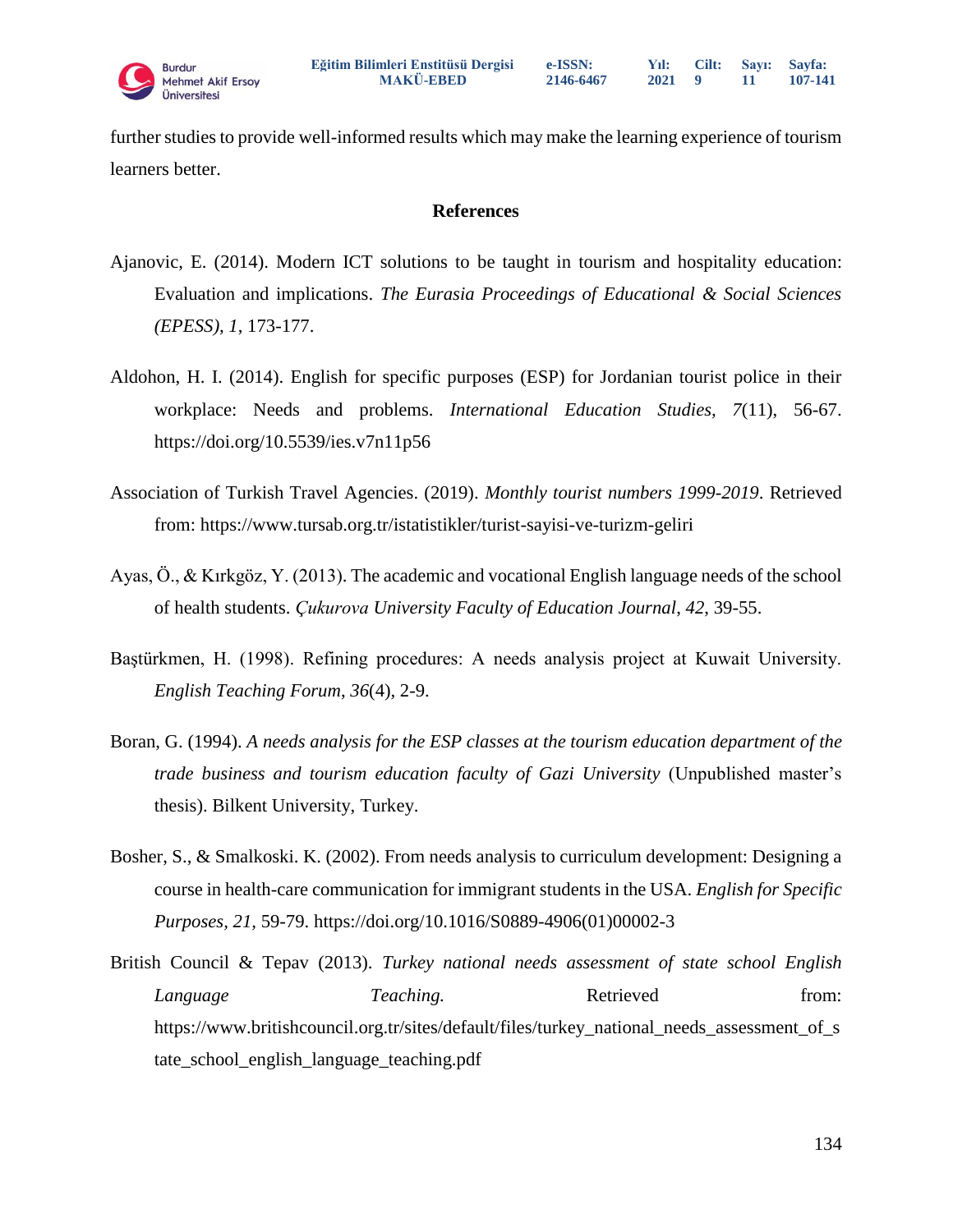

- Busby, G. D., & Gibson, P. (2010). Tourism and hospitality internship experiences overseas: A British perspective. *Journal of Hospitality, Leisure, Sport & Tourism Education, 9*(1), 4-12. https://doi.org/10.3794/johlste.91.244
- Chang, D. Y., & Chu, P. Y. (2009). University-industry cooperation in action: A case study of the integrated internship program (iiP) in Taiwan. *Journal of Hospitality and Tourism Education, 21*(1), 6–17. https://doi.org[/10.1080/10963758.2009.10696932](https://doi.org/10.1080/10963758.2009.10696932)
- Chen, P. C., Chiu, W. Y., & Lin, T. Y. (2011). A study constructing a holistic English for specific purposes (ESP) curriculum model for tourism and hospitality English. *Education Research Journal, 1*(5), 84-93.
- Coşkun, A. (2009). An ESP course for tourism students*. ESP World, 4*(25) 8, 1-15.
- Çımat, A., & Bahar, O. (2003). An assessment of tourism sector and its significance in the Turkish economy. *Akdeniz University Journal of Economics and Administrative Sciences, 6*, 1-18.
- Dinçay, T. (2011). Designing a learner-centered ESP course for adults and incorporating the learners' aims into a situational-based syllabus. *EKEV Akademi Dergisi, 15*(49), 235-247.
- Dudley-Evans, T., & St John, M. J. (1998). *Developments in English for specific purposes: A multidisciplinary approach.* Cambridge University Press.
- Emir, O., Pelit, E., & Arslan, S. (2010). Turizm alanında önlisans eğitimi alan öğrencilerin staj öncesi ve sonrası görüşlerinin karşılaştırılması: Afyon Kocatepe Üniversitesi örneği [Comparison of opinions of students in tourism field with pre-bachelor's degree education before and after training]. *Electronic Journal of Social Sciences, 9*(33),141- 165.
- Goh, E., & Sigala, M. (2020). Integrating information & communication technologies (ICT) into classroom instruction: Teaching tips for hospitality educators from a diffusion of innovation approach. *Journal of Teaching in Travel & Tourism*, 1-10. https://doi.org/10.1080/15313220.2020.1740636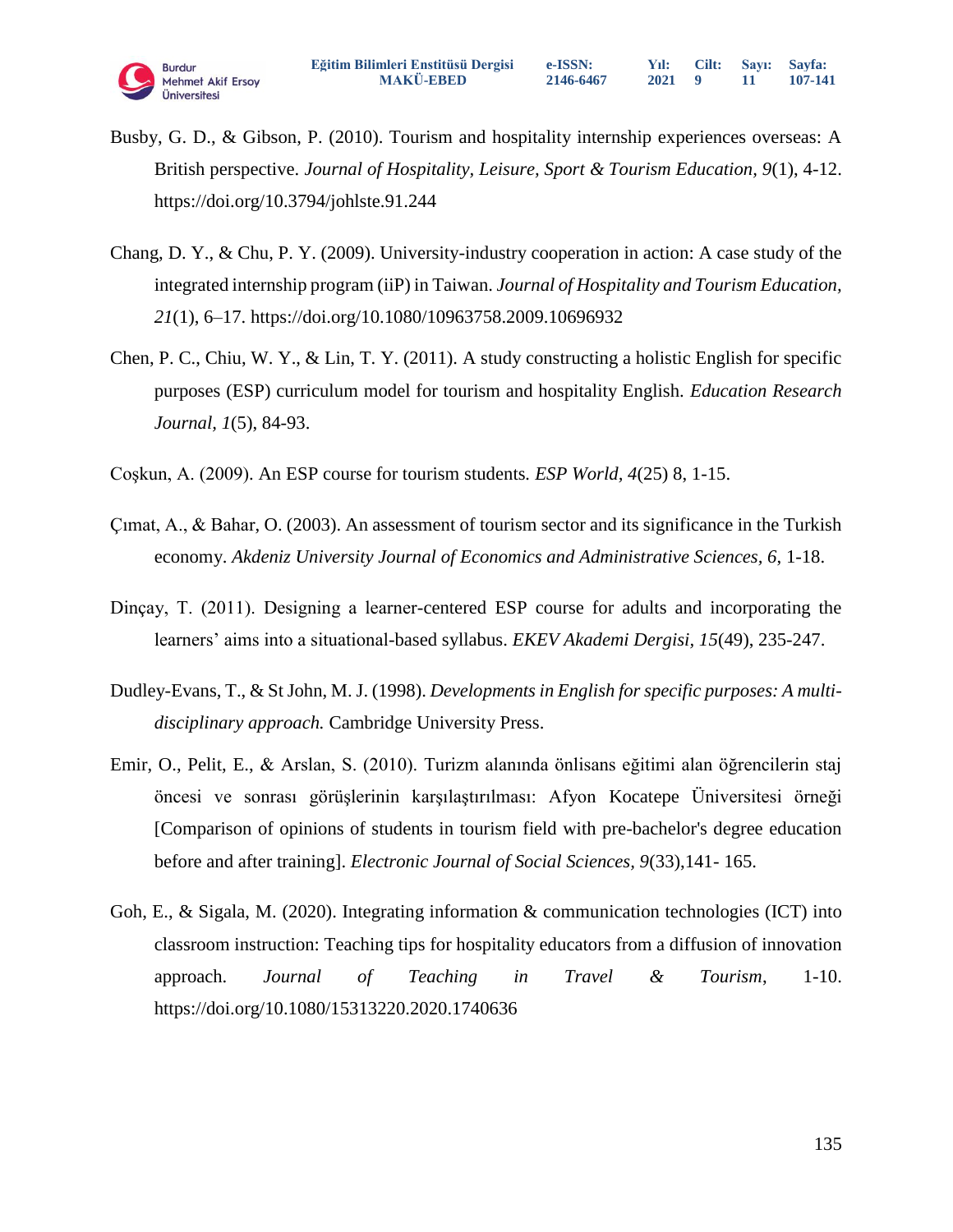

- Grobelna, A. (2015). Intercultural challenges facing the hospitality industry. Implications for education and hospitality management. *Journal of Intercultural Management, 7*(3), 101–117. <https://doi.org/10.1515/joim-2015-0023>
- Gündüz, N. (2016). The scope and use of ESP in foreign and Turkish context. *Turkish Journal of Social Research, 20*(3), 647-669.
- Hsu, L. W. (2010). Learning gaming English by prospective casino dealers in Taiwan: An explorative study. *Journal of Foreign Language Instruction, 4*(1), 69-86.
- Hutchinson, T., & Waters, A. (1987). *English for specific purposes: A learning-centered approach*. Cambridge: CUP.
- Johns, A., & Dudley-Evans, T. (1991). English for specific purposes: International in scope, specific in purpose. *TESOL Quarterly, 25*, 297-314.<https://doi.org/10.2307/3587465>
- Klimova, B. F. (2014). Students of management of tourism and their writing competences. *Procedia - Social and Behavioral Sciences, 122*, 438–442. https://doi.org/10.1016/j.sbspro.2014.01.1368
- Kostic B., & Grzinic, J. (2011). The importance of English language skills in the tourism sector: A comparative study of students/employees' perceptions in Croatia. *Alma Tourism, 4*, 10-23.
- Kuşluvan, S., Kusluvan, Z., & Eren, D. (2003). Undergraduate tourism students' satisfaction with student work experience and its impact on their future career intentions: a case study, In S. Kusluvan (Ed) *Managing employee attitudes and behaviors in the tourism and hospitality industry*, (pp. 135-151). Nova Science Publishers.
- Lee, C. B., & Wicks, B. (2010). Tourism technology training for destination marketing organizations (DMOs): Need-based content development. *Journal of Hospitality, Leisure, Sport and Tourism Education, 9*(1), 39-52. https://doi.org/10.3794/johlste.91.241
- Lee, C. L. (2016). Principles and practices of ESP course design—A case study of a university of science and technology. *International Journal of Learning, Teaching and Educational Research, 15*(2), 94-105.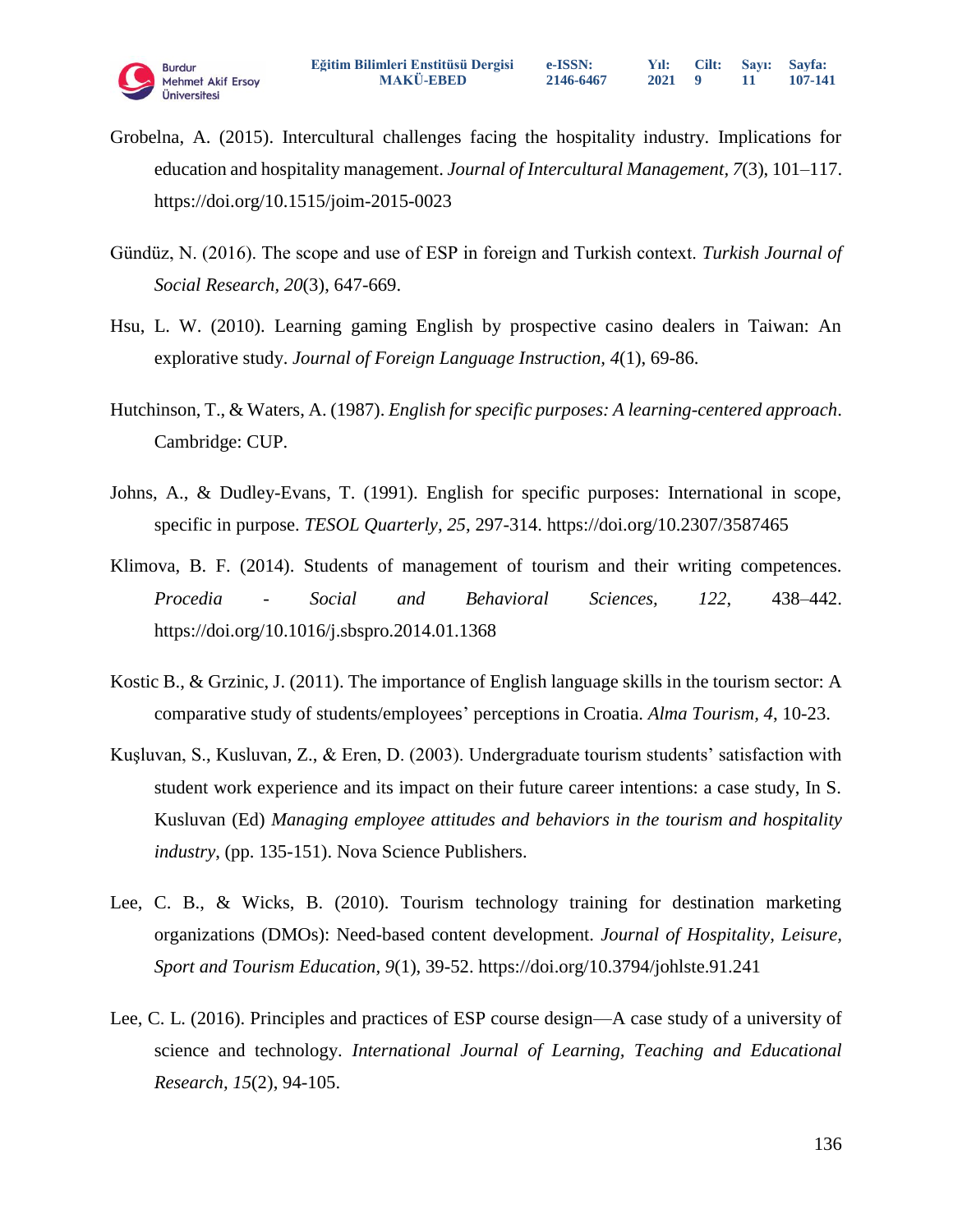

- Leong, A. M. W., & Lee, J. X. (2012). A study on English teaching improvement based on stakeholders' needs and wants: The case of the Faculty of International Tourism of the Macau University of Science and Technology (MUST). *Journal of Hospitality, Leisure, Sport & Tourism Education, 11*, 67–78.<https://doi.org/10.1016/j.jhlste.2012.02.011>
- Masoumpanah, Z., & Tahririan, M. H. (2013). Target situation needs analysis of hotel receptionists. *English for Specific Purposes World, 40*(14), 1-19.
- Moattarian, A., & Tahririan, M. H. (2014). Language needs of graduate students and ESP courses: The case of tourism management in Iran. J*ournal of Research in Applied Linguistics (RALs), 5*(2), 4-22.
- Morrow, J. (2013). Creating effective ESP programs for future employment in tourism. *The Journal of Teachers helping Teachers*, *1*, 68-77.
- O'halloran, R. M., & Deale, C. S. (2004). The importance of writing across the hospitality and tourism curriculum. *Journal of Teaching in Travel & Tourism, 4*(2), 61-78. ht[tps://doi.org/10.1300/J172v04n02\\_04](https://doi.org/10.1300/J172v04n02_04)
- Oktarin, R. A., Syahrial, & Harahap, A. (2019). Needs analysis of ESP for tourism study program at SMKN 7 (senior vocational school) Kota Bengkulu. *Journal of English Education and Teaching, 3*(1), 14-28.
- Prachanant, N. (2012). Needs analysis on English language use in tourism industry. *Procedia - Social and Behavioral Sciences, 66*, 117–125.<https://doi.org/10.1016/j.sbspro.2012.11.253>
- Richards, J. C. (2013). Curriculum approaches in language teaching: Forward, central, and backward design. *RELC Journal, 44*(1), 5–33. [https://doi.org/10.1177/0033688212473293](https://doi.org/10.1177%2F0033688212473293)
- Robinson, P. (2011). *ESP today: A practitioner's guide*. Prentice Hall.
- Trang, B. T. T. (2015). *Needs analysis of English language use in tourism: A case study of international travel companies in Vietnam* (Unpublished master's thesis). I-Shou University, Taiwan.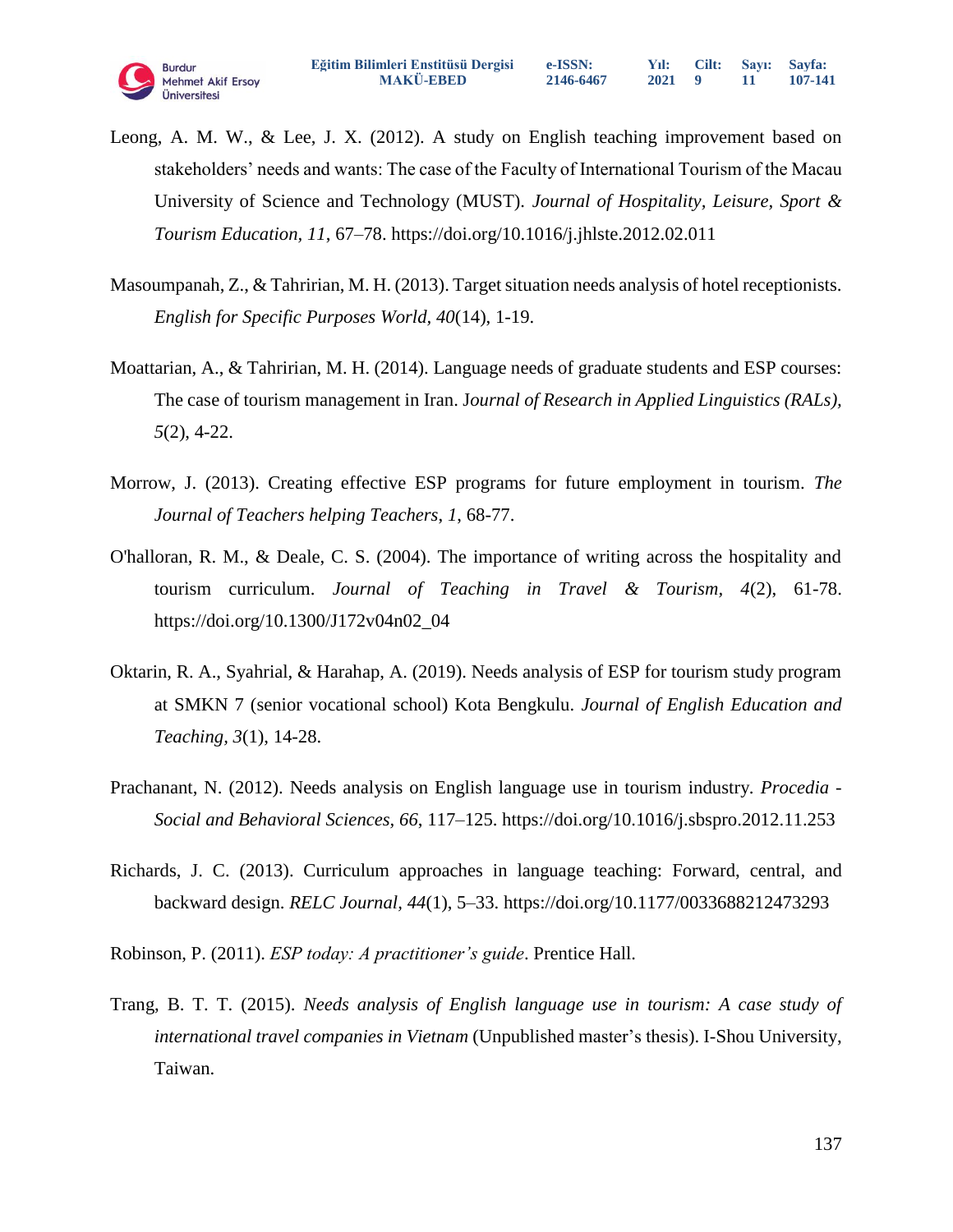- Uysal, D., Temizkan, S. P., & Taslacı, N. (2018). Investigation of the needs of higher education tourism students for English. *Journal of Gastronomy Hospitality and Travel, 1*(1), 18-28. https://doi.org/10.33083/joghat.2018.2
- Uysal, D., & Seçilmiş, C. (2019). English communication needs of tourism faculty undergraduates: A comparative stakeholder analysis. *Journal of Tourism, Leisure, and Hospitality, 1*(2), 68- 75.
- Yeşiltaş, M., Öztürk, Y., & Hemmington, N. (2010). Tourism education in Turkey and implications for human resources. *Anatolia, 21*(1), 55-71. <https://doi.org/10.1080/13032917.2010.9687090>
- Yotimart, D., & Wongchai, A. (2014). *A language needs analysis research of tourism personnel at Muang Tam Sanctuary for tourism English communication innovation* [Paper presentation]. International Conference on Education, Psychology, and Social Science (ICEPS2014), Taipei, Taiwan.
- Zopiatis, A., & Constanti, P. (2007). 'And never the twain shall meet': Investigating the hospitality industry-education relationship in Cyprus. *Education & Training, 49*(5), 391–407. <https://doi.org/10.1108/00400910710762959>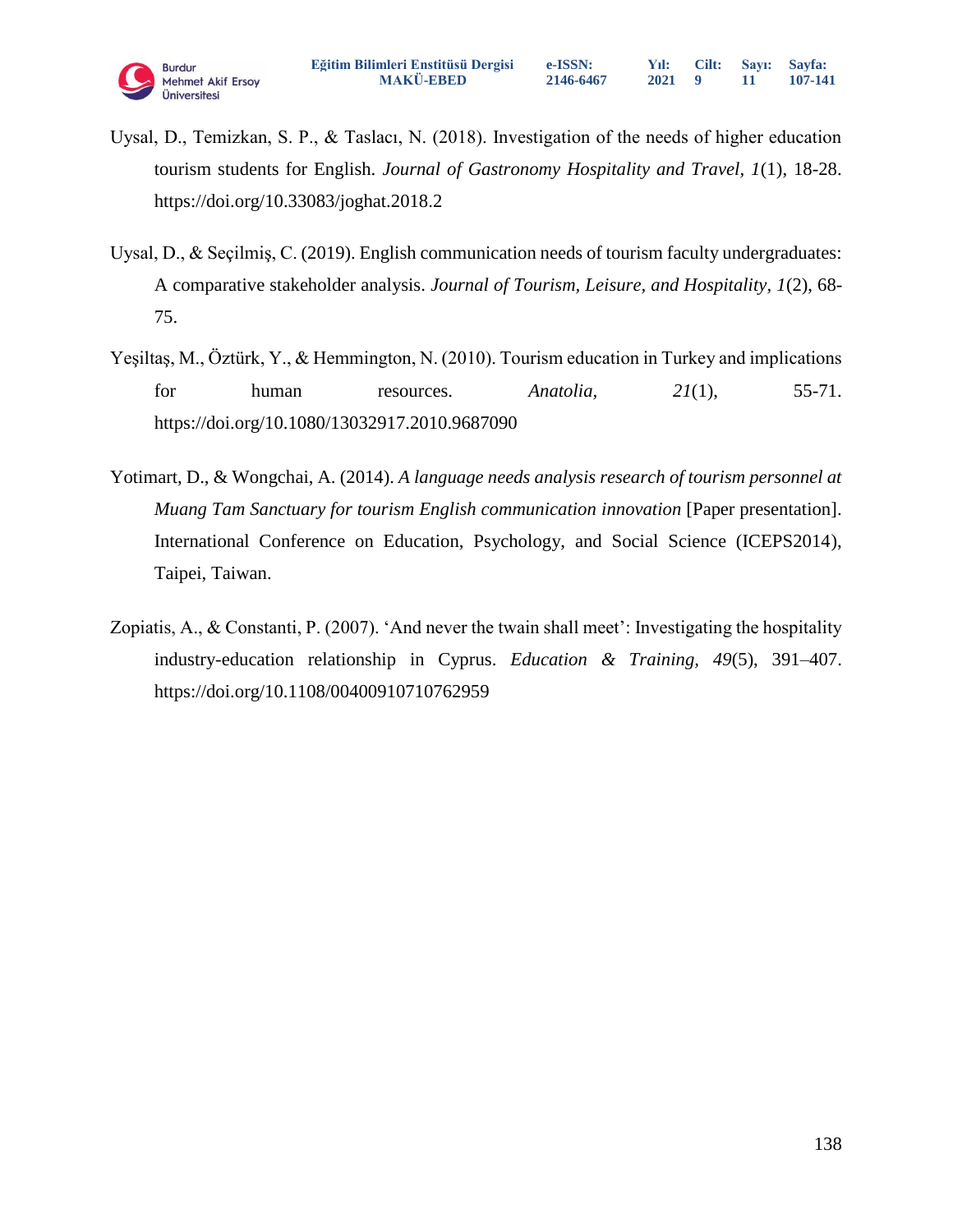

# **GENİŞLETİLMİŞ ÖZET**

Küresel turizm endüstrisi, ev sahibi ülkelere yabancı para birimleri sağlayarak, yeni iş fırsatları yaratarak ve çeşitli devlet gelirlerini artırarak hızla gelişmektedir. Turizmde dünyada önemli ülkeler arasında olan Türkiye'de de turizm, hem ekonomiye katkı sağlayarak hem de kaçınılmaz olarak yeni istihdam olanakları yaratarak büyümektedir. Öte yandan bu gelişme, dikkatleri turizm sektörüne yönelik kalifiye elemanların yetiştirildiği turizm fakülteleri ve meslek yüksekokullarında özel amaçlı İngilizce öğretimine kaydırmıştır.

Konuyla ilgili literatür taraması, dünyada turizm öğrencilerinin ihtiyaçlarına yönelik bazı araştırmalar yapılırken, Türkiye'de daha az çalışma yapıldığını ortaya koymaktadır. Turizm eğitimi sırasında önemli bir yere sahip olan staj döneminin öğrencilerin özellikle dil gelişimleri ve ihtiyaçları üzerindeki etkisi de araştırmaların nadir olduğu hususlardan birisidir. Kuşkusuz böyle bir araştırmanın bulgularının, okullardaki mevcut dil öğretimi müfredatının revize edilmesinde, yönetimsel ile öğretimsel kararların alınmasında ve böylece turizm öğrencilerinin sektörün gerektirdiği gerekli İngilizce dil yeterliliklerini geliştirmelerine yardımcı olmada önemli olması beklenebilir.

Bu nedenle, bu boşluğu göz önünde bulundurarak, bu çalışma, Turizm bölümünde okuyan üniversite öğrencilerinin özel amaçlı İngilizce öğretimine yönelik motivasyon ve tutumlarının yanı sıra staj öncesi deneyim ve staj sonrası deneyim öğrencilerinin özel amaçlı İngilizce öğretimi ile ilgili algılanan dil öğrenme ihtiyaçlarını araştırmayı ve karşılaştırmayı amaçlamaktadır. Bu birincil amaca ek olarak, bu çalışma bu ihtiyaçların mevcut özel amaçlı İngilizce öğretimi dersi tarafından ne ölçüde karşılandığını araştırmaktadır.

Nicel yaklaşımı benimseyen bu çalışma anket metodolojisi kullanılarak betimsel bir çalışma olarak tasarlanmıştır. Bu çalışma Türkiye'de bir devlet üniversitesinde iki yıllık bir meslek yüksekokulunun Turizm ve Otelcilik Hizmetleri bölümünde yürütülmüştür. Veriler, 43 birinci (staj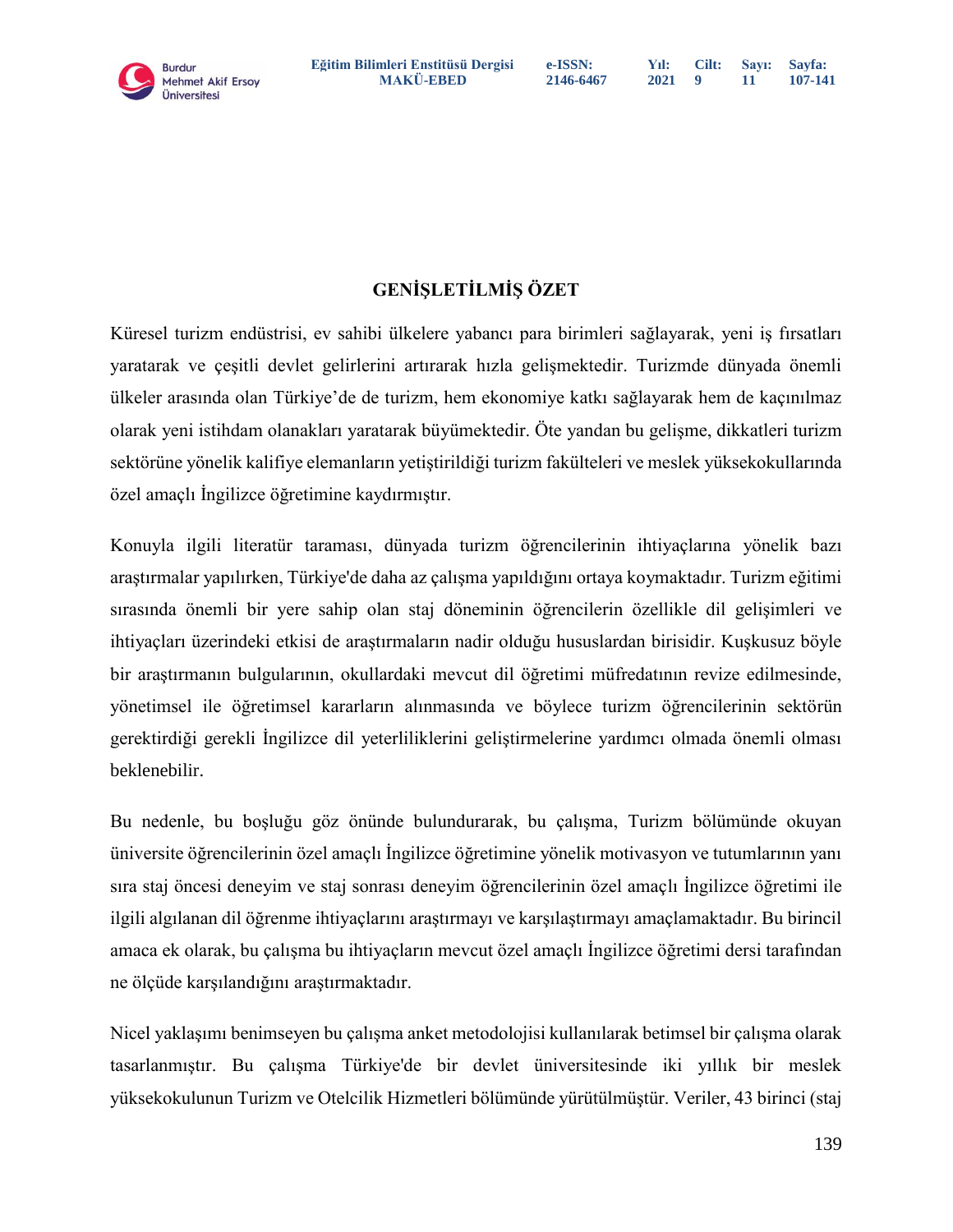öncesi deneyim grubu) ve 43 ikinci (staj sonrası deneyim grubu) sınıf öğrencisinden ve aynı zamanda Turizm bölümünde genel İngilizce ve özel amaçlı İngilizce öğretimi konusunda deneyime sahip olan bu derslerin öğretim elemanından toplanmıştır.

Araştırma sorularını cevaplamak için, farklı çalışmalarda kullanılan anketlerden bazı bölümler uyarlanarak yazarlar tarafından tasarlanan anket aracılığıyla öğrencilerden veriler toplanmıştır. Nicel verilerin analizinde yüzdeler, ortalama puanlar ve standart sapmaları içeren tanımlayıcı istatistikler kullanılmıştır. Ek olarak, staj öncesi deneyim ve staj sonrası deneyim öğrencileri arasındaki olası farklılıkları ortaya çıkarmak için Mann-Whitney U testi yapılmıştır.

Bulgular her iki grubun da özel amaçlı İngilizce öğretimi dersine karşı yüksek ve olumlu tutum ve motivasyon sahibi olduğunu ortaya koymuştur. Her iki grubun cevapları karşılaştırıldığında, staj sonrası deneyim öğrencileri grubunun genel olarak özel amaçlı İngilizce öğretimi ve özel amaçlı İngilizce öğretimi dersine yönelik daha yüksek, daha olumlu tutum ve motivasyon bildirdikleri görülmektedir. Sonuçlar ayrıca her iki grubun da konuşma ve dinleme yeteneklerini, yazma ve okuma yeteneklerinden daha önemli bulduklarını göstermiştir. Genel olarak, her iki grubun hedef iletişim becerilerine ilişkin algıları, bazı küçük farklılıklara rağmen şaşırtıcı derecede benzer bulunmuştur. En çok ihtiyaç duyulan hedef iletişim becerileri açısından, yabancı misafirlerle iletişim sırasında kendine güvenmek, her iki öğrenci grubu için de en çok ihtiyaç duyulan iletişim becerisi olarak ortaya çıkmaktadır. Her iki grup da özel amaçlı İngilizce öğretimi dersinde karşılaşabilecekleri sorunlarla ilgili orta düzeyde bir algıya sahipken, staj sonrası deneyim öğrencileri grubunun algıları staj öncesi deneyim öğrencileri grubundan daha yüksek bulunmuştur.

Öğrencilerin algıları yakından incelendiğinde özellikle en yüksek ve en düşük puan alan kaygılar açısından bazı benzerlikler görülmüştür. Her iki grup da özgeçmiş, dilekçe veya mektup gibi belgelerin yazılmasının ve yabancı aksanların anlaşılmasının önde gelen problemler arasında olduğunu bildirmiştir.

Çalışmanın sonuçları, özel amaçlı İngilizce öğretimi dersinin üç ana bileşeninde, yani dil becerileri ve işlevleri, materyalleri ve idari prosedürlerde gerekli iyileştirmelerin yapılması gerektiğini ortaya koymuştur. Ders saatlerinin artırılması, birinci sınıf müfredatına öğrencilerin kendilerine olan güvenlerini arttırıcı seçmeli yabancı dil derslerinin eklenmesi, öğrencilerin yabancı dile olan